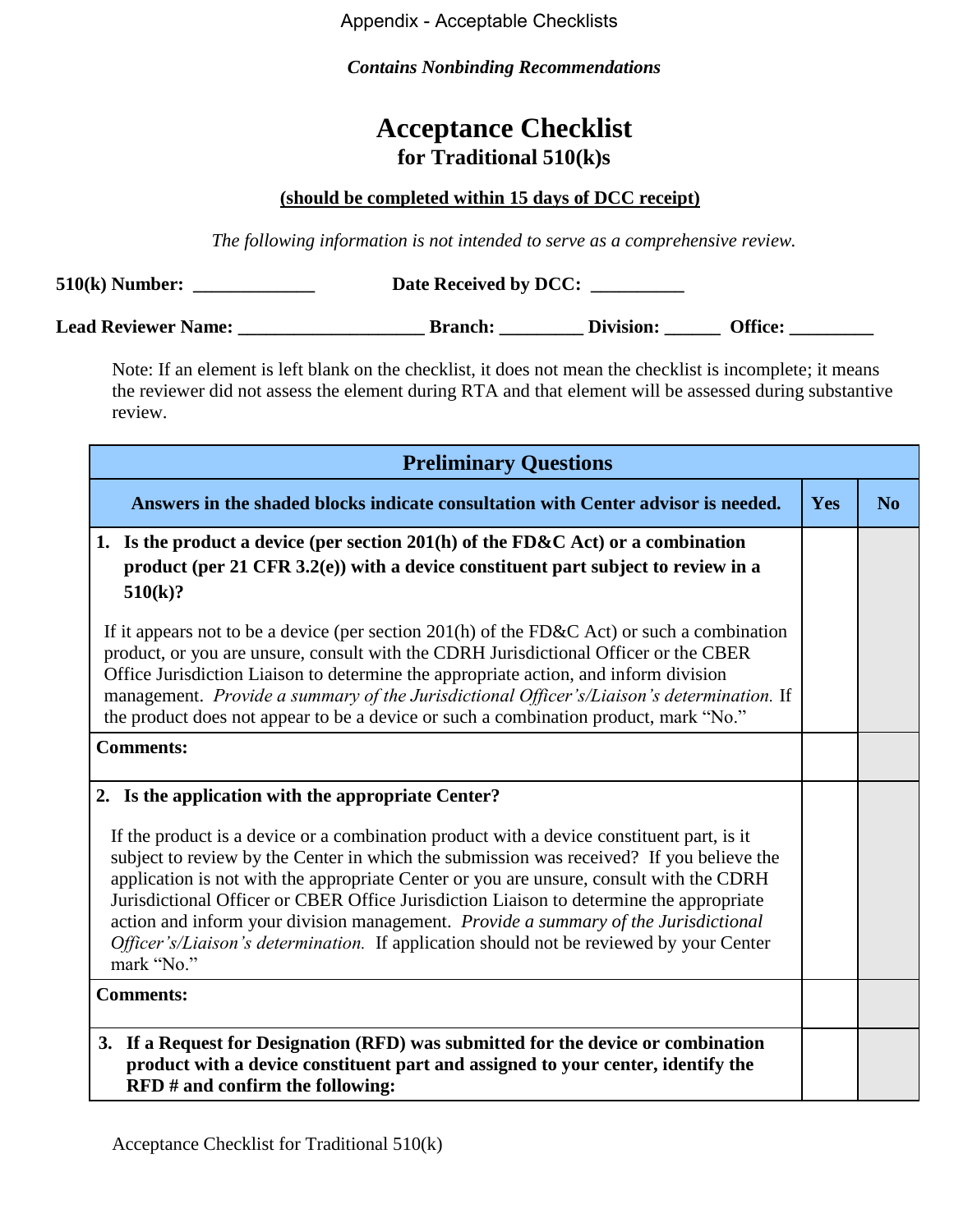| a) Is the device or combination product the same (e.g., design, formulation)<br>as that presented in the RFD submission?<br>b) Are the indications for use for the device or combination product<br>identified in the $510(k)$ the same as those identified in the RFD<br>submission?                                                                                                                     |  |
|-----------------------------------------------------------------------------------------------------------------------------------------------------------------------------------------------------------------------------------------------------------------------------------------------------------------------------------------------------------------------------------------------------------|--|
| If you believe the product or the indications presented in the $510(k)$ have changed from the<br>RFD, or you are unsure, consult with the CDRH Jurisdictional Officer or appropriate<br>CBER Jurisdiction Liaison to determine the appropriate action and inform your division<br>management. Provide summary of Jurisdictional Officer's/Liaison's determination.                                        |  |
| If the answer to either question above is no, mark "No." If there was no RFD, skip this<br>question.                                                                                                                                                                                                                                                                                                      |  |
| <b>Comments:</b>                                                                                                                                                                                                                                                                                                                                                                                          |  |
| 4. Is this device type eligible for a $510(k)$ submission?                                                                                                                                                                                                                                                                                                                                                |  |
| If a $510(k)$ does not appear to be appropriate (e.g., Class III type and PMA required, or<br>Class I or II type and 510(k)-exempt), you should consult with the CDRH 510(k) Program<br>Director or appropriate CBER staff during the acceptance review. If $510(k)$ is not the<br>appropriate regulatory submission, mark "No."                                                                          |  |
| <b>Comments:</b>                                                                                                                                                                                                                                                                                                                                                                                          |  |
| 5. Is there a pending PMA for the same device with the same indications for use?                                                                                                                                                                                                                                                                                                                          |  |
| If yes, consult division management and the CDRH 510(k) Program Director or appropriate<br>CBER staff to determine the appropriate action.                                                                                                                                                                                                                                                                |  |
| <b>Comments:</b>                                                                                                                                                                                                                                                                                                                                                                                          |  |
| If clinical studies have been submitted, is the submitter the subject of an<br>6.<br><b>Application Integrity Policy (AIP)?</b>                                                                                                                                                                                                                                                                           |  |
| If yes, consult with the CDRH Office of Compliance/Division of Bioresearch Monitoring<br>(OC/DBM - BIMO) or CBER Office of Compliance and Biologics Quality/Division of<br>Inspections and Surveillance/Bioresearch Monitoring Branch (OCBQ/DIS/BMB) to<br>determine the appropriate action. Check on web at<br>http://www.fda.gov/ICECI/EnforcementActions/ApplicationIntegrityPolicy/ucm134453.ht<br>m. |  |

**If the answer to 1 or 2 appears to be "No," then stop review of the 510(k) and issue the "Original Jurisdictional Product" letter. If the answer to 3a or 3b appears to be "No," then stop the review and contact the CDRH Jurisdictional Officer or CBER Office of Jurisdiction Liaison.**

**If the answer to 4 is "No", the lead reviewer should consult division management and other Center resources to determine the appropriate action.** 

**If the answer to 5 is "Yes," then stop review of the 510(k), contact the CDRH 510(k) Staff and PMA Staff, or appropriate CBER staff.**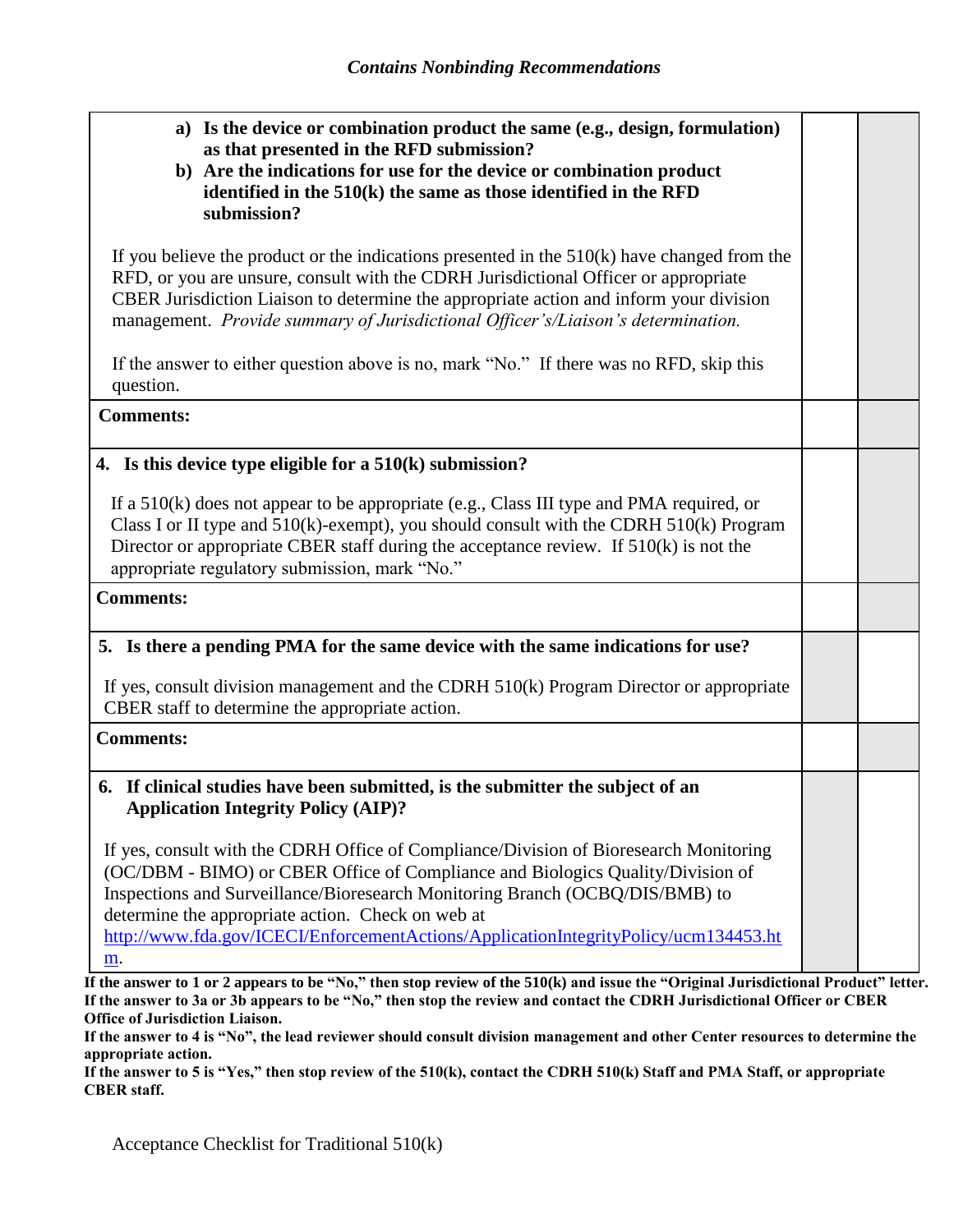**If the answer to 6 is "Yes," then contact CDRH/OC/DBM – BIMO or CBER/OCBQ/DIS/BMB, provide a summary of the discussion with the BIMO Staff, and indicate BIMO's recommendation/action.**

| <b>Organizational Elements</b><br>Failure to include these items alone generally should not result in an RTA designation |            |                |  |  |  |
|--------------------------------------------------------------------------------------------------------------------------|------------|----------------|--|--|--|
|                                                                                                                          | <b>Yes</b> | N <sub>0</sub> |  |  |  |
| a. Submission contains Table of Contents                                                                                 |            |                |  |  |  |
| b. Each section is labeled (e.g., headings or tabs designating Device Description section,                               |            |                |  |  |  |
| Labeling section, etc.)                                                                                                  |            |                |  |  |  |
| c. All pages of the submission are numbered                                                                              |            |                |  |  |  |
| All pages should be numbered in such a manner that information can be referenced by page                                 |            |                |  |  |  |
| number. This may be done either by consecutively numbering the entire submission, or                                     |            |                |  |  |  |
| numbering the pages within a section (e.g., $12-1$ , $12-2$ ).                                                           |            |                |  |  |  |
| d. Type of $510(k)$ is identified–traditional, abbreviated, or special                                                   |            |                |  |  |  |
| If type of $510(k)$ is not designated, review as a traditional                                                           |            |                |  |  |  |
| Comments:                                                                                                                |            |                |  |  |  |

## **Elements of a Complete Submission (RTA Items) (21 CFR 807.87 unless otherwise indicated)**

Submission should be designated RTA if not addressed

| Check "Yes" if item is present, "N/A" if it is not needed and "No" if it is not included but needed. |                |                                                                                                                                       |                                                                                                                                                                                                                                                                                                                                                                                                                         |            |     |    |  |
|------------------------------------------------------------------------------------------------------|----------------|---------------------------------------------------------------------------------------------------------------------------------------|-------------------------------------------------------------------------------------------------------------------------------------------------------------------------------------------------------------------------------------------------------------------------------------------------------------------------------------------------------------------------------------------------------------------------|------------|-----|----|--|
|                                                                                                      |                |                                                                                                                                       | Any "No" answer will result in a "Refuse to Accept" decision.<br>Each element on the checklist should be addressed within the<br>submission. The submitter may provide a rationale for omission for<br>any criteria that are deemed not applicable. If a rationale is provided,<br>the criterion is considered present (Yes). An assessment of the<br>rationale will be considered during the review of the submission. | <b>Yes</b> | N/A | No |  |
| A.                                                                                                   |                | <b>Administrative</b>                                                                                                                 |                                                                                                                                                                                                                                                                                                                                                                                                                         |            |     |    |  |
|                                                                                                      | $\mathbf{1}$ . |                                                                                                                                       | All content used to support the submission is written in English<br>(including translations of test reports, literature articles, etc.)                                                                                                                                                                                                                                                                                 |            |     |    |  |
|                                                                                                      |                |                                                                                                                                       | Comments:                                                                                                                                                                                                                                                                                                                                                                                                               |            |     |    |  |
|                                                                                                      | 2.             | Submission identifies the following (such as in CDRH Premarket)<br>Review Submission Cover Sheet (Form 3514) or 510(k) cover letter): |                                                                                                                                                                                                                                                                                                                                                                                                                         |            |     |    |  |
|                                                                                                      |                | a.                                                                                                                                    | Device trade name or proprietary name                                                                                                                                                                                                                                                                                                                                                                                   |            |     |    |  |
|                                                                                                      |                | b.                                                                                                                                    | Device common name                                                                                                                                                                                                                                                                                                                                                                                                      |            |     |    |  |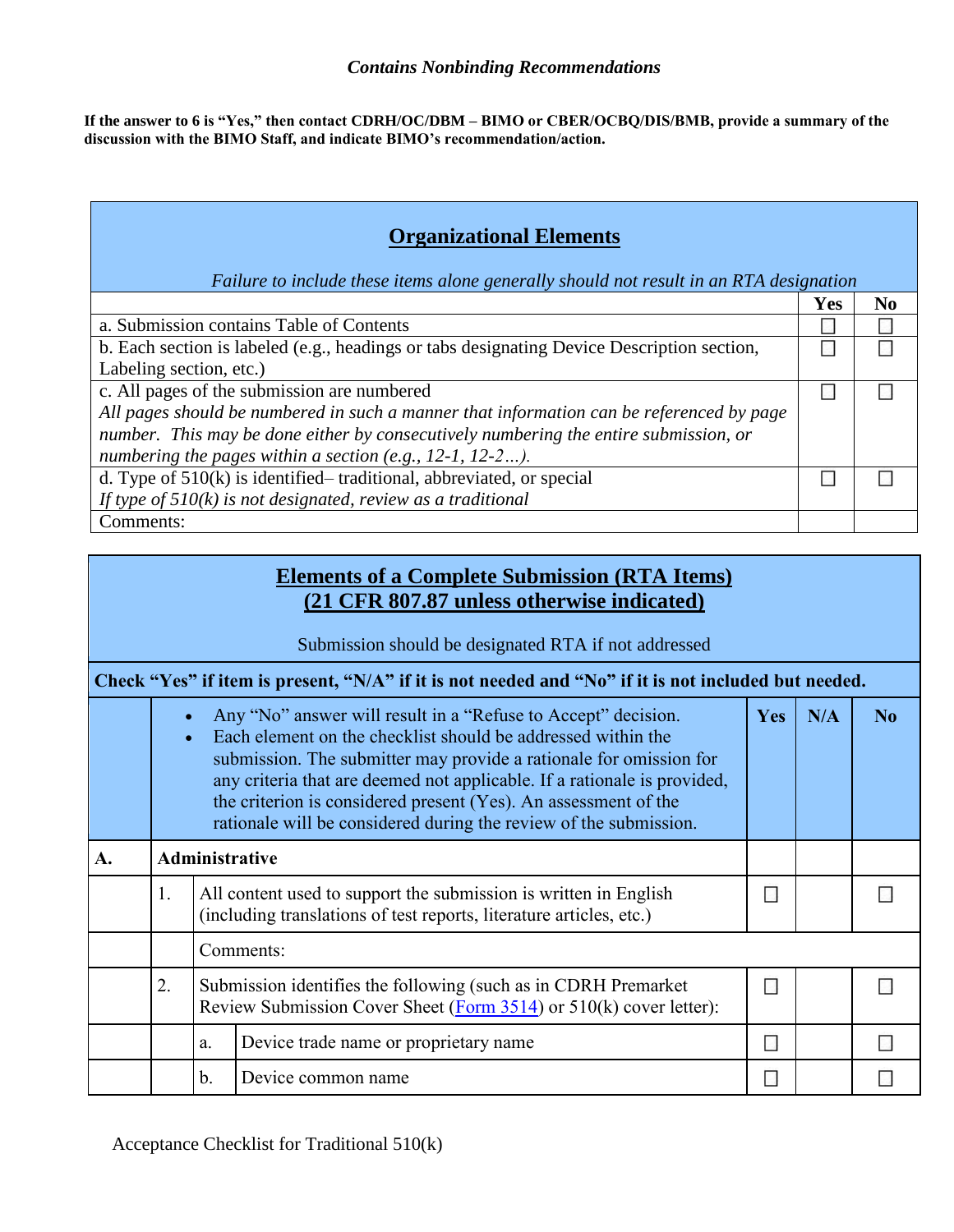|                                                      |                |                                                                                                                                                                                | <b>Elements of a Complete Submission (RTA Items)</b><br>(21 CFR 807.87 unless otherwise indicated)                                                                                                                                                                                                                                                                                                                      |              |                             |                |  |  |
|------------------------------------------------------|----------------|--------------------------------------------------------------------------------------------------------------------------------------------------------------------------------|-------------------------------------------------------------------------------------------------------------------------------------------------------------------------------------------------------------------------------------------------------------------------------------------------------------------------------------------------------------------------------------------------------------------------|--------------|-----------------------------|----------------|--|--|
| Submission should be designated RTA if not addressed |                |                                                                                                                                                                                |                                                                                                                                                                                                                                                                                                                                                                                                                         |              |                             |                |  |  |
|                                                      |                |                                                                                                                                                                                | Check "Yes" if item is present, "N/A" if it is not needed and "No" if it is not included but needed.                                                                                                                                                                                                                                                                                                                    |              |                             |                |  |  |
|                                                      |                |                                                                                                                                                                                | Any "No" answer will result in a "Refuse to Accept" decision.<br>Each element on the checklist should be addressed within the<br>submission. The submitter may provide a rationale for omission for<br>any criteria that are deemed not applicable. If a rationale is provided,<br>the criterion is considered present (Yes). An assessment of the<br>rationale will be considered during the review of the submission. | Yes          | N/A                         | N <sub>0</sub> |  |  |
|                                                      |                | $\mathbf{c}$ .                                                                                                                                                                 | Device class and panel or<br>Classification regulation or<br>Statement that device has not been classified with rationale for<br>that conclusion                                                                                                                                                                                                                                                                        | $\Box$       |                             | B              |  |  |
|                                                      |                |                                                                                                                                                                                | Comments:                                                                                                                                                                                                                                                                                                                                                                                                               |              |                             |                |  |  |
|                                                      | 3 <sub>1</sub> |                                                                                                                                                                                | Submission contains Indications for Use Statement with Rx and/or OTC<br>designated (see also 21 CFR 801.109)<br>Submitter should use format appropriate for the reviewing<br>Center/Office (CDRH/ODE, CDRH/OIVD, CBER/OBRR,<br>CBER/OCTGT). If not provided in correct format, request the correct<br>format during substantive review.                                                                                 | $\mathbb{R}$ |                             | н              |  |  |
|                                                      |                |                                                                                                                                                                                | Comments:                                                                                                                                                                                                                                                                                                                                                                                                               |              |                             |                |  |  |
|                                                      | 4.             | Submission contains 510(k) Summary or 510(k) Statement<br>Either a) or b) must be answered "Yes" to be considered complete.<br>Identify any missing element $(s)$ in Comments. |                                                                                                                                                                                                                                                                                                                                                                                                                         | н            |                             | н              |  |  |
|                                                      |                | $\mathbf{a}.$                                                                                                                                                                  | Summary contains all elements per 21 CFR 807.92<br>See also 510(k) Summary Checklist                                                                                                                                                                                                                                                                                                                                    | □            | $\mathcal{L}_{\mathcal{A}}$ | $\Box$         |  |  |
|                                                      |                | $\mathbf b$ .                                                                                                                                                                  | Statement contains all elements per 21 CFR 807.93                                                                                                                                                                                                                                                                                                                                                                       | L.           | $\mathcal{L}_{\mathcal{A}}$ | E.             |  |  |
|                                                      |                |                                                                                                                                                                                | Comments:                                                                                                                                                                                                                                                                                                                                                                                                               |              |                             |                |  |  |
|                                                      | 5.             |                                                                                                                                                                                | Submission contains Truthful and Accuracy Statement per 21 CFR<br>Н<br>П<br>807.87(k)<br>See recommended format. Select "Yes" if statement is present and<br>includes the text in the recommended format, and is signed by a<br>responsible person of the firm (not consultant).                                                                                                                                        |              |                             |                |  |  |
|                                                      |                |                                                                                                                                                                                | Comments:                                                                                                                                                                                                                                                                                                                                                                                                               |              |                             |                |  |  |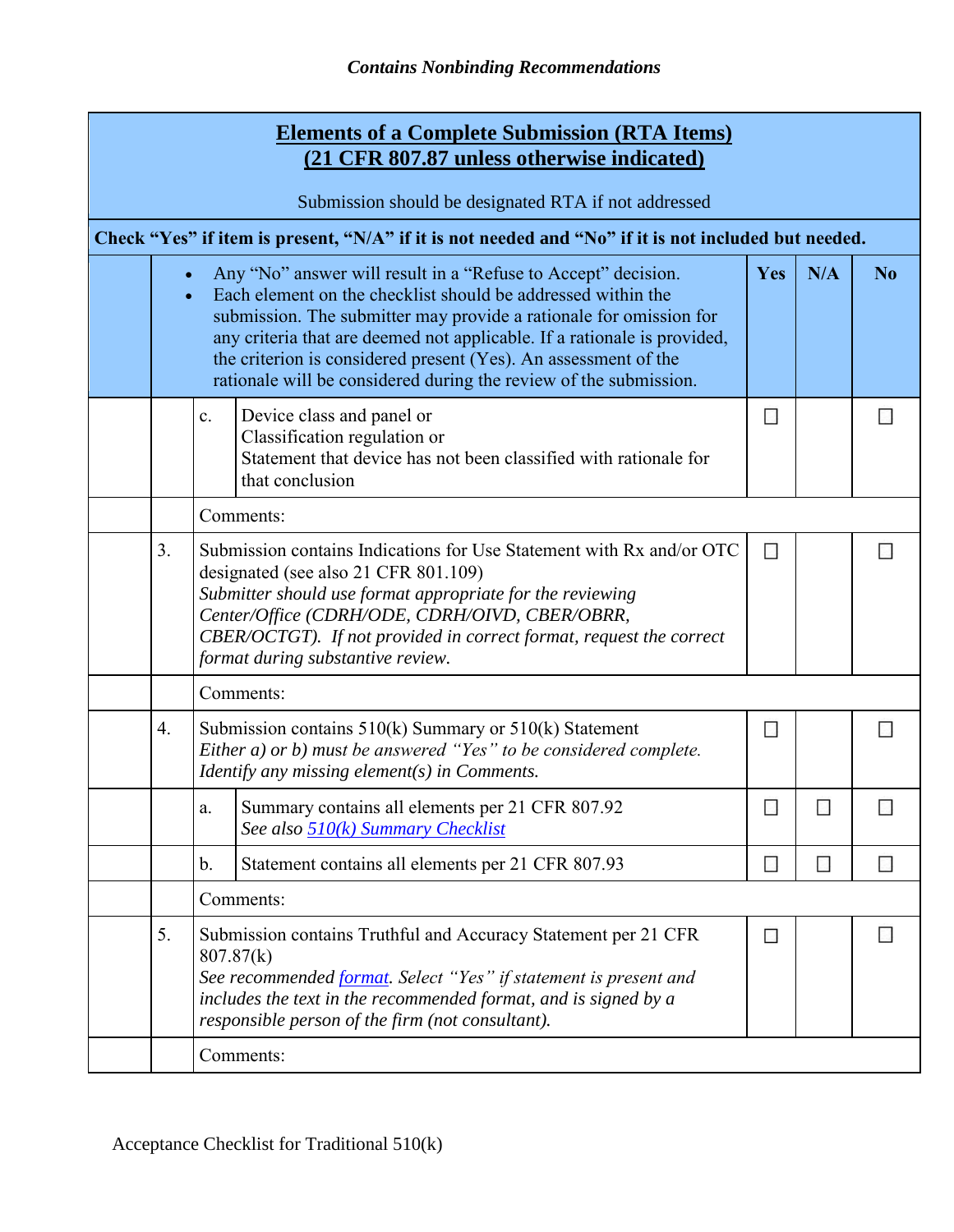|                                                                                                                                                                                                                                                                                                                                                                                                                                                         | <b>Elements of a Complete Submission (RTA Items)</b><br>(21 CFR 807.87 unless otherwise indicated)                                                                                                                                                                                                                                                                                                                       |        |        |  |  |  |  |  |
|---------------------------------------------------------------------------------------------------------------------------------------------------------------------------------------------------------------------------------------------------------------------------------------------------------------------------------------------------------------------------------------------------------------------------------------------------------|--------------------------------------------------------------------------------------------------------------------------------------------------------------------------------------------------------------------------------------------------------------------------------------------------------------------------------------------------------------------------------------------------------------------------|--------|--------|--|--|--|--|--|
| Submission should be designated RTA if not addressed                                                                                                                                                                                                                                                                                                                                                                                                    |                                                                                                                                                                                                                                                                                                                                                                                                                          |        |        |  |  |  |  |  |
|                                                                                                                                                                                                                                                                                                                                                                                                                                                         | Check "Yes" if item is present, "N/A" if it is not needed and "No" if it is not included but needed.                                                                                                                                                                                                                                                                                                                     |        |        |  |  |  |  |  |
| Any "No" answer will result in a "Refuse to Accept" decision.<br>N/A<br>N <sub>o</sub><br>Yes<br>Each element on the checklist should be addressed within the<br>submission. The submitter may provide a rationale for omission for<br>any criteria that are deemed not applicable. If a rationale is provided,<br>the criterion is considered present (Yes). An assessment of the<br>rationale will be considered during the review of the submission. |                                                                                                                                                                                                                                                                                                                                                                                                                          |        |        |  |  |  |  |  |
| 6.                                                                                                                                                                                                                                                                                                                                                                                                                                                      | Submission contains Class III Summary and Certification<br>See recommended content. Form should be signed by a responsible<br>person of the firm, not a consultant. Select "N/A" only if submission is<br>not a Class III $510(k)$ .                                                                                                                                                                                     | ◘      | $\Box$ |  |  |  |  |  |
|                                                                                                                                                                                                                                                                                                                                                                                                                                                         | Comments:                                                                                                                                                                                                                                                                                                                                                                                                                |        |        |  |  |  |  |  |
| 7.                                                                                                                                                                                                                                                                                                                                                                                                                                                      | Submission contains clinical data<br>Select " $N/A$ " if the submission does not contain clinical data. If " $N/A$ "<br>is selected, parts a and b below are omitted from the checklist.                                                                                                                                                                                                                                 | B      | П      |  |  |  |  |  |
|                                                                                                                                                                                                                                                                                                                                                                                                                                                         | Submission includes completed Financial Certification (FDA<br>a.<br>Form 3454) or Disclosure (FDA Form 3455) information for<br>each covered clinical study included in the submission.<br>Select "N/A" if the submitted clinical data is not a "covered<br>clinical study" as defined in the <b>Guidance for Industry-</b><br><b>Financial Disclosures by Clinical Investigators</b>                                    | $\Box$ | $\Box$ |  |  |  |  |  |
|                                                                                                                                                                                                                                                                                                                                                                                                                                                         | $\mathbf b$ .<br>Submission includes completed Certification of Compliance<br>with requirements of ClinicalTrials.gov Data Bank (FDA Form<br>$\frac{3674}{2}$ (42 U.S.C. 282(j)(5)(B)) for each applicable device<br>clinical trial included in the submission.<br>Select "N/A" if the submitted clinical data is not an "applicable"<br>device clinical trial" as defined in <b>Title VIII</b> of FDAAA, Sec.<br>801(i) | $\Box$ | $\Box$ |  |  |  |  |  |
|                                                                                                                                                                                                                                                                                                                                                                                                                                                         | Comments:                                                                                                                                                                                                                                                                                                                                                                                                                |        |        |  |  |  |  |  |
| 8.                                                                                                                                                                                                                                                                                                                                                                                                                                                      | If submission references use of a national or international standard as<br>part of demonstration of substantial equivalence, submission contains<br>complete Standards Data Report for 510(k)s (FDA Form 3654)<br>There should be a completed form for each referenced national or<br>international standard.<br>Select "N/A" only if submission does not reference any standards.                                       |        | $\Box$ |  |  |  |  |  |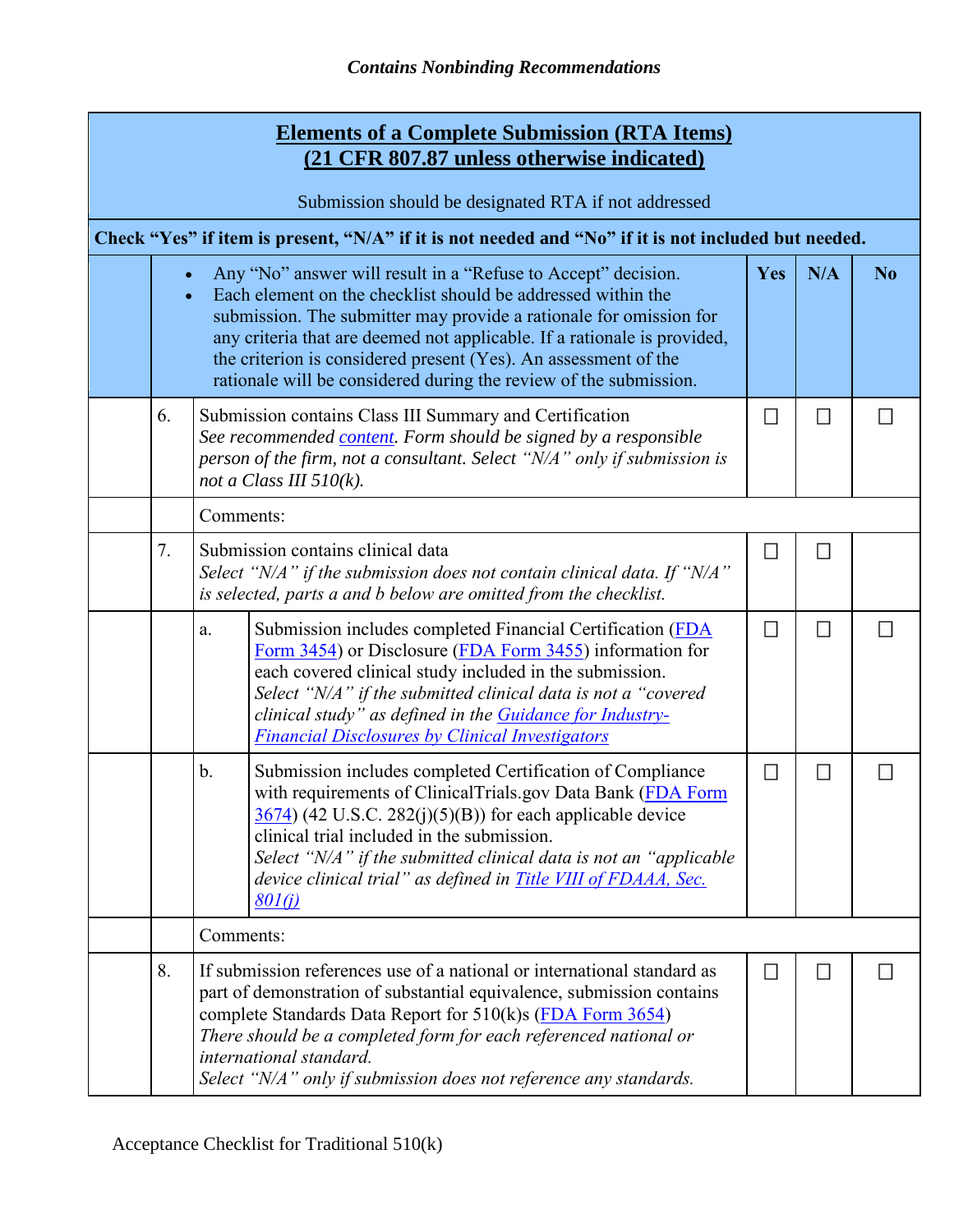| <b>Elements of a Complete Submission (RTA Items)</b><br>(21 CFR 807.87 unless otherwise indicated) |                                                                                                                                                                                                                                                                                                                                                                                                                                                                                                                                                                                                                                                                                                                                                                                                                                                                                                                                                                                |                             |                |  |  |  |  |  |
|----------------------------------------------------------------------------------------------------|--------------------------------------------------------------------------------------------------------------------------------------------------------------------------------------------------------------------------------------------------------------------------------------------------------------------------------------------------------------------------------------------------------------------------------------------------------------------------------------------------------------------------------------------------------------------------------------------------------------------------------------------------------------------------------------------------------------------------------------------------------------------------------------------------------------------------------------------------------------------------------------------------------------------------------------------------------------------------------|-----------------------------|----------------|--|--|--|--|--|
| Submission should be designated RTA if not addressed                                               |                                                                                                                                                                                                                                                                                                                                                                                                                                                                                                                                                                                                                                                                                                                                                                                                                                                                                                                                                                                |                             |                |  |  |  |  |  |
|                                                                                                    | Check "Yes" if item is present, "N/A" if it is not needed and "No" if it is not included but needed.                                                                                                                                                                                                                                                                                                                                                                                                                                                                                                                                                                                                                                                                                                                                                                                                                                                                           |                             |                |  |  |  |  |  |
| $\bullet$                                                                                          | Yes                                                                                                                                                                                                                                                                                                                                                                                                                                                                                                                                                                                                                                                                                                                                                                                                                                                                                                                                                                            | N/A                         | N <sub>o</sub> |  |  |  |  |  |
|                                                                                                    | Comments:                                                                                                                                                                                                                                                                                                                                                                                                                                                                                                                                                                                                                                                                                                                                                                                                                                                                                                                                                                      |                             |                |  |  |  |  |  |
| 9.                                                                                                 | The submission identifies prior submissions for the same device for<br>which FDA provided feedback related to the data or information needed<br>to support substantial equivalence (e.g., submission numbers for Pre-<br>Submission, IDE, prior not substantially equivalent (NSE)<br>determination, prior $510(k)$ that was deleted or withdrawn) or states that<br>there were no prior submissions for the subject device.<br>This information may be included in the Cover Letter (i.e., as a<br>statement that there were no prior submissions for the device or a<br>listing of the number(s) of the prior submissions). Alternatively, a list of<br>submission numbers may be found in Section $F$ (prior related<br>submissions section) of the CDRH Coversheet form (Form 3514) to<br>address this criterion. Please be advised that if this section of the form<br>is left blank, it should not be considered a statement that there were no<br>prior submissions.    | $\mathcal{L}_{\mathcal{A}}$ |                |  |  |  |  |  |
|                                                                                                    | If there were prior submissions, the submitter has identified where<br>a.<br>in the current submission any issues related to a determination of<br>substantial equivalence outlined in prior communications are<br>addressed.<br>To address this criterion, the submission may include a separate<br>section with the prior submission number(s), a copy of the FDA<br>feedback (e.g., letter, meeting minutes), and a statement of how or<br>where in the submission this prior feedback was addressed. Note<br>that the adequacy of how the feedback was addressed should be<br>assessed during the substantive review. For additional information<br>regarding the Pre-Submission process, please refer to the Draft<br>Guidance "Medical Devices: The Pre-Submission Program and<br>Meetings with FDA Staff."<br>(http://www.fda.gov/MedicalDevices/DeviceRegulationandGuidan<br>ce/GuidanceDocuments/ucm3<br>10375.htm). Once finalized, this guidance will represent the | $\mathcal{L}_{\mathcal{A}}$ | $\Box$         |  |  |  |  |  |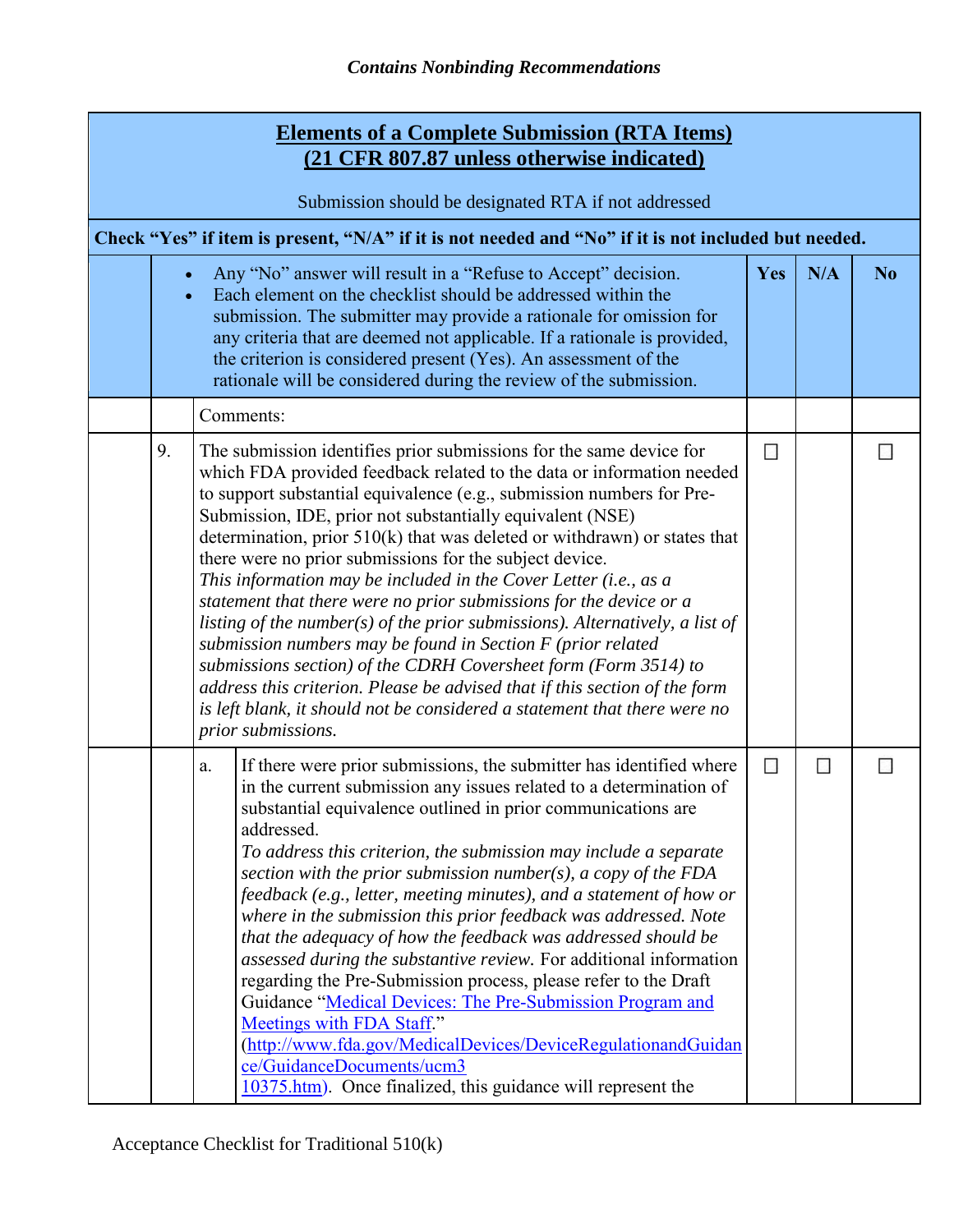| <b>Elements of a Complete Submission (RTA Items)</b><br>(21 CFR 807.87 unless otherwise indicated) |     |                                                                                                                                                                                                                                                                                                                                                                                                                         |                                                                                                                                                                                                                                                                                                                                                                                                                                                                                                                                                                                                                                                                                                                                                                 |                             |                |  |  |  |
|----------------------------------------------------------------------------------------------------|-----|-------------------------------------------------------------------------------------------------------------------------------------------------------------------------------------------------------------------------------------------------------------------------------------------------------------------------------------------------------------------------------------------------------------------------|-----------------------------------------------------------------------------------------------------------------------------------------------------------------------------------------------------------------------------------------------------------------------------------------------------------------------------------------------------------------------------------------------------------------------------------------------------------------------------------------------------------------------------------------------------------------------------------------------------------------------------------------------------------------------------------------------------------------------------------------------------------------|-----------------------------|----------------|--|--|--|
| Submission should be designated RTA if not addressed                                               |     |                                                                                                                                                                                                                                                                                                                                                                                                                         |                                                                                                                                                                                                                                                                                                                                                                                                                                                                                                                                                                                                                                                                                                                                                                 |                             |                |  |  |  |
|                                                                                                    |     |                                                                                                                                                                                                                                                                                                                                                                                                                         | Check "Yes" if item is present, "N/A" if it is not needed and "No" if it is not included but needed.                                                                                                                                                                                                                                                                                                                                                                                                                                                                                                                                                                                                                                                            |                             |                |  |  |  |
|                                                                                                    |     | Any "No" answer will result in a "Refuse to Accept" decision.<br>Each element on the checklist should be addressed within the<br>submission. The submitter may provide a rationale for omission for<br>any criteria that are deemed not applicable. If a rationale is provided,<br>the criterion is considered present (Yes). An assessment of the<br>rationale will be considered during the review of the submission. | <b>Yes</b>                                                                                                                                                                                                                                                                                                                                                                                                                                                                                                                                                                                                                                                                                                                                                      | N/A                         | N <sub>o</sub> |  |  |  |
|                                                                                                    |     |                                                                                                                                                                                                                                                                                                                                                                                                                         | Agency's current thinking on this topic.<br>Select "N/A" if the submitter states there were no prior<br>submissions in criterion above.                                                                                                                                                                                                                                                                                                                                                                                                                                                                                                                                                                                                                         |                             |                |  |  |  |
|                                                                                                    |     |                                                                                                                                                                                                                                                                                                                                                                                                                         | Comments:                                                                                                                                                                                                                                                                                                                                                                                                                                                                                                                                                                                                                                                                                                                                                       |                             |                |  |  |  |
| <b>B.</b>                                                                                          |     |                                                                                                                                                                                                                                                                                                                                                                                                                         | <b>Device Description</b>                                                                                                                                                                                                                                                                                                                                                                                                                                                                                                                                                                                                                                                                                                                                       |                             |                |  |  |  |
|                                                                                                    | 10. | $\mathbf{a}.$                                                                                                                                                                                                                                                                                                                                                                                                           | If there are requirements regarding the device description, such as<br>special controls, in a device-specific regulation that are applicable<br>to the device, the submission includes device description<br>information to establish that the submitter has followed the<br>device-specific requirement.<br>Select "N/A" if there are no applicable requirements in a device-<br>specific regulation. Select "No" if the submission does not include<br>a rationale for any omitted information. Note that the adequacy of<br>how such requirements have been addressed should be assessed<br>during the substantive review.                                                                                                                                   | $\mathcal{L}_{\mathcal{A}}$ | $\Box$         |  |  |  |
|                                                                                                    |     | b.                                                                                                                                                                                                                                                                                                                                                                                                                      | If there is a device-specific guidance, other than a special controls<br>guidance document, applicable to the device, the submission<br>includes device description information to establish that the<br>submitter has addressed the recommendations or otherwise has<br>met the applicable statutory or regulatory criteria through an<br>alternative approach.<br>Select "N/A" if there is no applicable device-specific guidance.<br>Select "No" if the submission does not include a rationale for any<br>omitted information or any alternative approach as outlined<br>above. Note that the adequacy of how recommendations in a<br>device-specific guidance, etc., have been addressed should be<br>assessed during the substantive review.<br>Comments: |                             |                |  |  |  |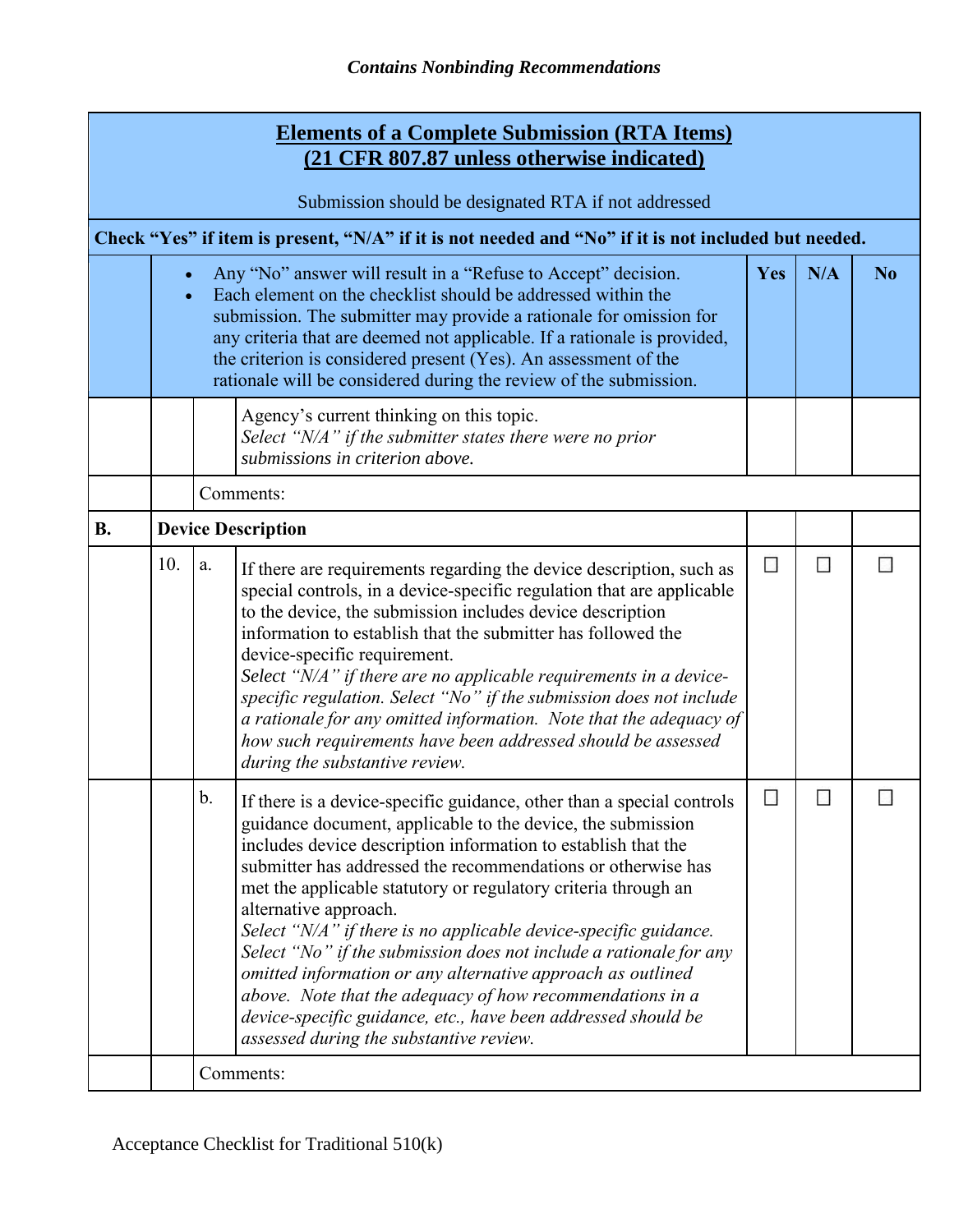|                                                      | <b>Elements of a Complete Submission (RTA Items)</b><br>(21 CFR 807.87 unless otherwise indicated)                                                                                                                                                                                                                                                                                                                                                                                |                |                                                                                                                                                                                                                                                                                                                                                                                                                                                                                                                                                                                                                                                                                                                                                                                     |                             |                             |   |  |  |
|------------------------------------------------------|-----------------------------------------------------------------------------------------------------------------------------------------------------------------------------------------------------------------------------------------------------------------------------------------------------------------------------------------------------------------------------------------------------------------------------------------------------------------------------------|----------------|-------------------------------------------------------------------------------------------------------------------------------------------------------------------------------------------------------------------------------------------------------------------------------------------------------------------------------------------------------------------------------------------------------------------------------------------------------------------------------------------------------------------------------------------------------------------------------------------------------------------------------------------------------------------------------------------------------------------------------------------------------------------------------------|-----------------------------|-----------------------------|---|--|--|
| Submission should be designated RTA if not addressed |                                                                                                                                                                                                                                                                                                                                                                                                                                                                                   |                |                                                                                                                                                                                                                                                                                                                                                                                                                                                                                                                                                                                                                                                                                                                                                                                     |                             |                             |   |  |  |
|                                                      |                                                                                                                                                                                                                                                                                                                                                                                                                                                                                   |                | Check "Yes" if item is present, "N/A" if it is not needed and "No" if it is not included but needed.                                                                                                                                                                                                                                                                                                                                                                                                                                                                                                                                                                                                                                                                                |                             |                             |   |  |  |
|                                                      | Any "No" answer will result in a "Refuse to Accept" decision.<br>N/A<br>N <sub>o</sub><br>Yes<br>$\bullet$<br>Each element on the checklist should be addressed within the<br>$\bullet$<br>submission. The submitter may provide a rationale for omission for<br>any criteria that are deemed not applicable. If a rationale is provided,<br>the criterion is considered present (Yes). An assessment of the<br>rationale will be considered during the review of the submission. |                |                                                                                                                                                                                                                                                                                                                                                                                                                                                                                                                                                                                                                                                                                                                                                                                     |                             |                             |   |  |  |
|                                                      | 11.                                                                                                                                                                                                                                                                                                                                                                                                                                                                               |                | Descriptive information is present and consistent within the submission<br>(e.g., the device description section is consistent with the device<br>description in the labeling), including:                                                                                                                                                                                                                                                                                                                                                                                                                                                                                                                                                                                          |                             |                             |   |  |  |
|                                                      |                                                                                                                                                                                                                                                                                                                                                                                                                                                                                   | a.             | A description of the principle of operation and mechanism of<br>action for achieving the intended effect.                                                                                                                                                                                                                                                                                                                                                                                                                                                                                                                                                                                                                                                                           | $\mathcal{L}_{\mathcal{A}}$ |                             | ◘ |  |  |
|                                                      |                                                                                                                                                                                                                                                                                                                                                                                                                                                                                   | $\mathbf b$ .  | A description of proposed conditions of use, such as surgical<br>technique for implants; anatomical location of use; user interface;<br>how the device interacts with other devices; and/or how the device<br>interacts with the patient.                                                                                                                                                                                                                                                                                                                                                                                                                                                                                                                                           | $\mathcal{L}_{\mathcal{A}}$ |                             |   |  |  |
|                                                      |                                                                                                                                                                                                                                                                                                                                                                                                                                                                                   | $\mathbf{c}$ . | A list and description of each device for which clearance is<br>requested.<br>Select "N/A" if there is only one device or model. "Device" may<br>refer to models, part numbers, or various sizes, etc.                                                                                                                                                                                                                                                                                                                                                                                                                                                                                                                                                                              | $\mathcal{L}$               | $\mathcal{L}_{\mathcal{A}}$ |   |  |  |
|                                                      |                                                                                                                                                                                                                                                                                                                                                                                                                                                                                   |                | Comments:                                                                                                                                                                                                                                                                                                                                                                                                                                                                                                                                                                                                                                                                                                                                                                           |                             |                             |   |  |  |
|                                                      | 12.                                                                                                                                                                                                                                                                                                                                                                                                                                                                               | device).       | Submission contains representative engineering drawing(s), schematics,<br>illustrations and/or figures of the device that are clear, legible, labeled,<br>and include dimensions.<br>In lieu of drawings, schematics, etc. of each device to be<br>marketed, "representative" drawings, etc. may be provided, where<br>"representative" is intended to mean that the drawings, etc. provided<br>capture the differences in design, size, and other important<br>characteristics of the various models, sizes, or versions of the<br>$device(s)$ to be marketed.<br>Select "N/A" if the submitter provided a rationale for why the<br>submission does not contain engineering drawings, schematics, etc.<br>(e.g., device is a reagent and figures are not pertinent to describe the | $\Box$                      | □                           |   |  |  |
|                                                      |                                                                                                                                                                                                                                                                                                                                                                                                                                                                                   |                | Comments:                                                                                                                                                                                                                                                                                                                                                                                                                                                                                                                                                                                                                                                                                                                                                                           |                             |                             |   |  |  |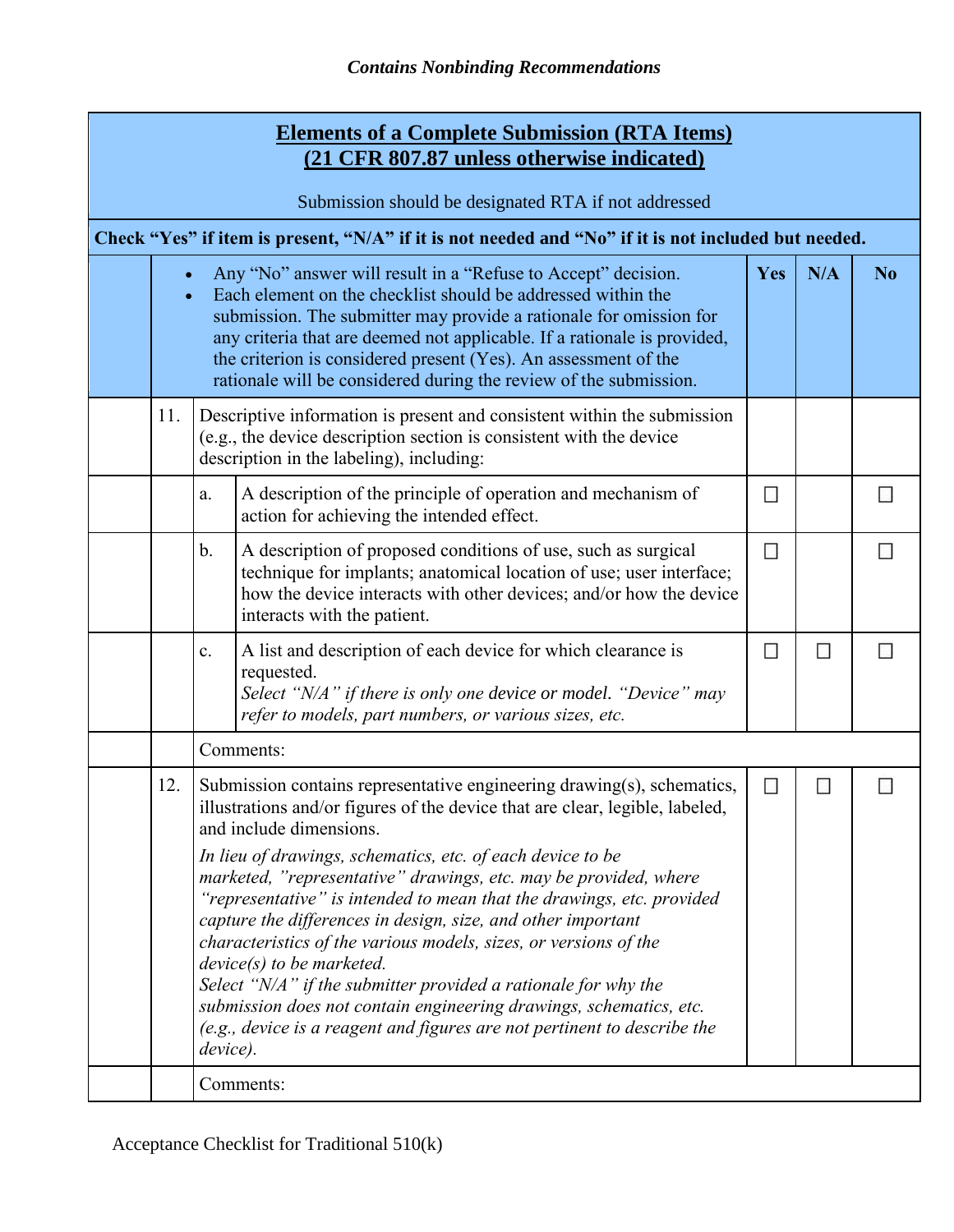|    |                                                      | <b>Elements of a Complete Submission (RTA Items)</b><br>(21 CFR 807.87 unless otherwise indicated)                                                                                                                                                                                                                                                                                                                      |            |                          |                |  |  |  |  |
|----|------------------------------------------------------|-------------------------------------------------------------------------------------------------------------------------------------------------------------------------------------------------------------------------------------------------------------------------------------------------------------------------------------------------------------------------------------------------------------------------|------------|--------------------------|----------------|--|--|--|--|
|    | Submission should be designated RTA if not addressed |                                                                                                                                                                                                                                                                                                                                                                                                                         |            |                          |                |  |  |  |  |
|    |                                                      | Check "Yes" if item is present, "N/A" if it is not needed and "No" if it is not included but needed.                                                                                                                                                                                                                                                                                                                    |            |                          |                |  |  |  |  |
|    |                                                      | Any "No" answer will result in a "Refuse to Accept" decision.<br>Each element on the checklist should be addressed within the<br>submission. The submitter may provide a rationale for omission for<br>any criteria that are deemed not applicable. If a rationale is provided,<br>the criterion is considered present (Yes). An assessment of the<br>rationale will be considered during the review of the submission. | <b>Yes</b> | N/A                      | N <sub>o</sub> |  |  |  |  |
|    | 13.                                                  | If device is intended to be marketed with multiple components,<br>accessories, and/or as part of a system,<br>Select "N/A" if the device is not intended to be marketed with multiple<br>components, accessories, and/or as part of a system.                                                                                                                                                                           |            | $\overline{\phantom{a}}$ |                |  |  |  |  |
|    |                                                      | a.<br>Submission includes a list of all components and accessories<br>to be marketed with the subject device.                                                                                                                                                                                                                                                                                                           | $\Box$     |                          |                |  |  |  |  |
|    |                                                      | b.<br>Submission includes a description (as detailed in item 11.a.<br>and b. and 12 above) of each component or accessory.<br>Select " $N/A$ " if the component(s)/accessory(ies) has been<br>previously cleared, or is exempt, and the proposed<br>indications for use are consistent with the cleared<br>indications.                                                                                                 | $\Box$     | $\Box$                   |                |  |  |  |  |
|    |                                                      | A $510(k)$ number is provided for each component or accessory<br>$\mathbf{c}$ .<br>that received a prior $510(k)$ clearance.<br>Select " $N/A$ " if the submission states that the component(s)/<br>$accessory(ies)$ does not have a prior $510(k)$ clearance or the<br>component(s)/accessory(ies) is $510(k)$ exempt.                                                                                                 | π          | $\Box$                   |                |  |  |  |  |
|    |                                                      | Comments:                                                                                                                                                                                                                                                                                                                                                                                                               |            |                          |                |  |  |  |  |
| C. |                                                      | <b>Substantial Equivalence Discussion</b>                                                                                                                                                                                                                                                                                                                                                                               |            |                          |                |  |  |  |  |
|    | 14.                                                  | Submitter has identified a predicate(s) device                                                                                                                                                                                                                                                                                                                                                                          | $\Box$     |                          | $\Box$         |  |  |  |  |
|    |                                                      | Predicate's 510(k) number, trade name, and model number (if<br>a.<br>applicable) provided.<br>For predicates that are preamendments devices, information is<br>provided to document preamendments status.<br>Information regarding documenting preamendment status is<br>available online<br>(http://www.fda.gov/MedicalDevices/DeviceRegulationandGuidan                                                               | $\Box$     |                          |                |  |  |  |  |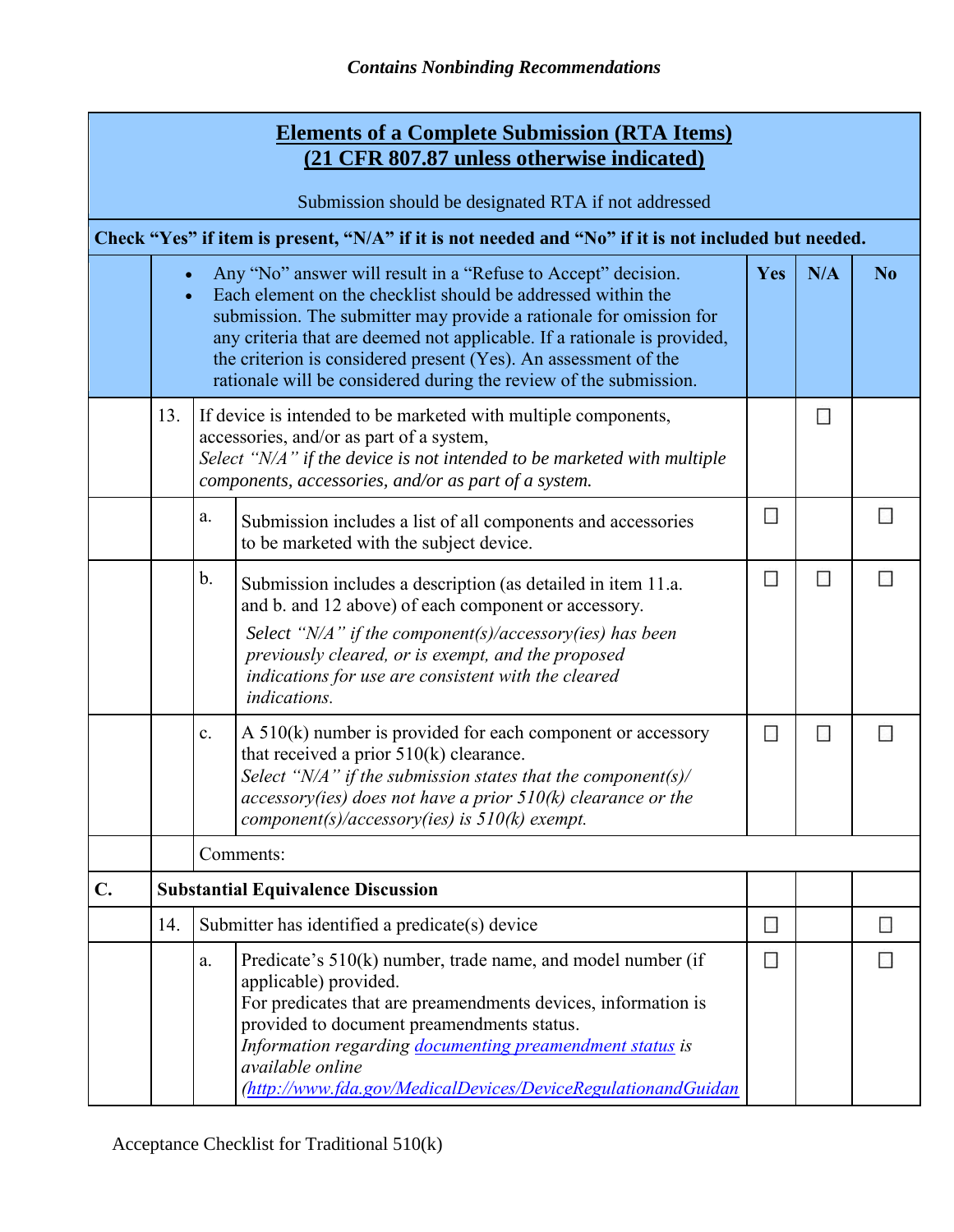| <b>Elements of a Complete Submission (RTA Items)</b><br>(21 CFR 807.87 unless otherwise indicated) |                                                                                                                                                                                                                                                                                                                                                                                                                                                                                                                                                                                                                                                                                                                                                                                                                                                                                                                                                                                                                                                                                                                                                                                                            |                                                                                                                                                                                                                                                                                                                                                                                                                                             |                                                                                                                                                                                                                                                                             |                             |  |                |  |  |  |
|----------------------------------------------------------------------------------------------------|------------------------------------------------------------------------------------------------------------------------------------------------------------------------------------------------------------------------------------------------------------------------------------------------------------------------------------------------------------------------------------------------------------------------------------------------------------------------------------------------------------------------------------------------------------------------------------------------------------------------------------------------------------------------------------------------------------------------------------------------------------------------------------------------------------------------------------------------------------------------------------------------------------------------------------------------------------------------------------------------------------------------------------------------------------------------------------------------------------------------------------------------------------------------------------------------------------|---------------------------------------------------------------------------------------------------------------------------------------------------------------------------------------------------------------------------------------------------------------------------------------------------------------------------------------------------------------------------------------------------------------------------------------------|-----------------------------------------------------------------------------------------------------------------------------------------------------------------------------------------------------------------------------------------------------------------------------|-----------------------------|--|----------------|--|--|--|
|                                                                                                    | Submission should be designated RTA if not addressed                                                                                                                                                                                                                                                                                                                                                                                                                                                                                                                                                                                                                                                                                                                                                                                                                                                                                                                                                                                                                                                                                                                                                       |                                                                                                                                                                                                                                                                                                                                                                                                                                             |                                                                                                                                                                                                                                                                             |                             |  |                |  |  |  |
|                                                                                                    |                                                                                                                                                                                                                                                                                                                                                                                                                                                                                                                                                                                                                                                                                                                                                                                                                                                                                                                                                                                                                                                                                                                                                                                                            |                                                                                                                                                                                                                                                                                                                                                                                                                                             | Check "Yes" if item is present, "N/A" if it is not needed and "No" if it is not included but needed.                                                                                                                                                                        |                             |  |                |  |  |  |
|                                                                                                    |                                                                                                                                                                                                                                                                                                                                                                                                                                                                                                                                                                                                                                                                                                                                                                                                                                                                                                                                                                                                                                                                                                                                                                                                            | Any "No" answer will result in a "Refuse to Accept" decision.<br>Yes<br>$\bullet$<br>Each element on the checklist should be addressed within the<br>submission. The submitter may provide a rationale for omission for<br>any criteria that are deemed not applicable. If a rationale is provided,<br>the criterion is considered present (Yes). An assessment of the<br>rationale will be considered during the review of the submission. |                                                                                                                                                                                                                                                                             |                             |  | N <sub>o</sub> |  |  |  |
|                                                                                                    |                                                                                                                                                                                                                                                                                                                                                                                                                                                                                                                                                                                                                                                                                                                                                                                                                                                                                                                                                                                                                                                                                                                                                                                                            |                                                                                                                                                                                                                                                                                                                                                                                                                                             | ce/ComplianceActivities/ucm072746.htm).                                                                                                                                                                                                                                     |                             |  |                |  |  |  |
|                                                                                                    |                                                                                                                                                                                                                                                                                                                                                                                                                                                                                                                                                                                                                                                                                                                                                                                                                                                                                                                                                                                                                                                                                                                                                                                                            | $\mathbf b$ .                                                                                                                                                                                                                                                                                                                                                                                                                               | The identified predicate(s) is consistent throughout the submission<br>(i.e., the predicate(s) identified in the Substantial Equivalence<br>section is the same as that listed in the $510(k)$ Summary (if<br>applicable) and that used in comparative performance testing. | $\mathcal{L}_{\mathcal{A}}$ |  |                |  |  |  |
|                                                                                                    |                                                                                                                                                                                                                                                                                                                                                                                                                                                                                                                                                                                                                                                                                                                                                                                                                                                                                                                                                                                                                                                                                                                                                                                                            |                                                                                                                                                                                                                                                                                                                                                                                                                                             | Comments:                                                                                                                                                                                                                                                                   |                             |  |                |  |  |  |
|                                                                                                    | 15.                                                                                                                                                                                                                                                                                                                                                                                                                                                                                                                                                                                                                                                                                                                                                                                                                                                                                                                                                                                                                                                                                                                                                                                                        | Submission includes a comparison of the following for the predicate(s)<br>and subject device                                                                                                                                                                                                                                                                                                                                                |                                                                                                                                                                                                                                                                             |                             |  |                |  |  |  |
|                                                                                                    |                                                                                                                                                                                                                                                                                                                                                                                                                                                                                                                                                                                                                                                                                                                                                                                                                                                                                                                                                                                                                                                                                                                                                                                                            | a.                                                                                                                                                                                                                                                                                                                                                                                                                                          | Indications for use                                                                                                                                                                                                                                                         | $\mathcal{L}$               |  | П              |  |  |  |
|                                                                                                    |                                                                                                                                                                                                                                                                                                                                                                                                                                                                                                                                                                                                                                                                                                                                                                                                                                                                                                                                                                                                                                                                                                                                                                                                            | $\mathbf{b}$ .                                                                                                                                                                                                                                                                                                                                                                                                                              | Technology, including features, materials, and principles of<br>operation                                                                                                                                                                                                   | $\Box$                      |  |                |  |  |  |
|                                                                                                    |                                                                                                                                                                                                                                                                                                                                                                                                                                                                                                                                                                                                                                                                                                                                                                                                                                                                                                                                                                                                                                                                                                                                                                                                            |                                                                                                                                                                                                                                                                                                                                                                                                                                             | Comments:                                                                                                                                                                                                                                                                   |                             |  |                |  |  |  |
|                                                                                                    | 16.<br>Submission includes an analysis of why any differences between the<br>subject device and predicate(s) do not render the device NSE (e.g., does<br>not constitute a new intended use; and any differences in technological<br>characteristics are accompanied by information that demonstrates the<br>device is as safe and effective as the predicate and do not raise different<br>questions of safety and effectiveness than the predicate), affect safety or<br>effectiveness, or raise different questions of safety and effectiveness<br>(see section 513(i)(1)(A) of the FD&C Act and 21 CFR 807.87(f))<br>If there is no difference between the subject and predicate(s) with<br>respect to indications for use or technology, this should be explicitly<br>stated, in which case "N/A" should be selected. Select "No" only if the<br>submission does not include an analysis of differences as described<br>above or a statement that there are no differences. Note that the<br>adequacy of the analysis should be assessed during the substantive<br>review; only the presence of such an analysis is required for<br>acceptance. In addition, note that due to potential differences in |                                                                                                                                                                                                                                                                                                                                                                                                                                             | 모                                                                                                                                                                                                                                                                           | □                           |  |                |  |  |  |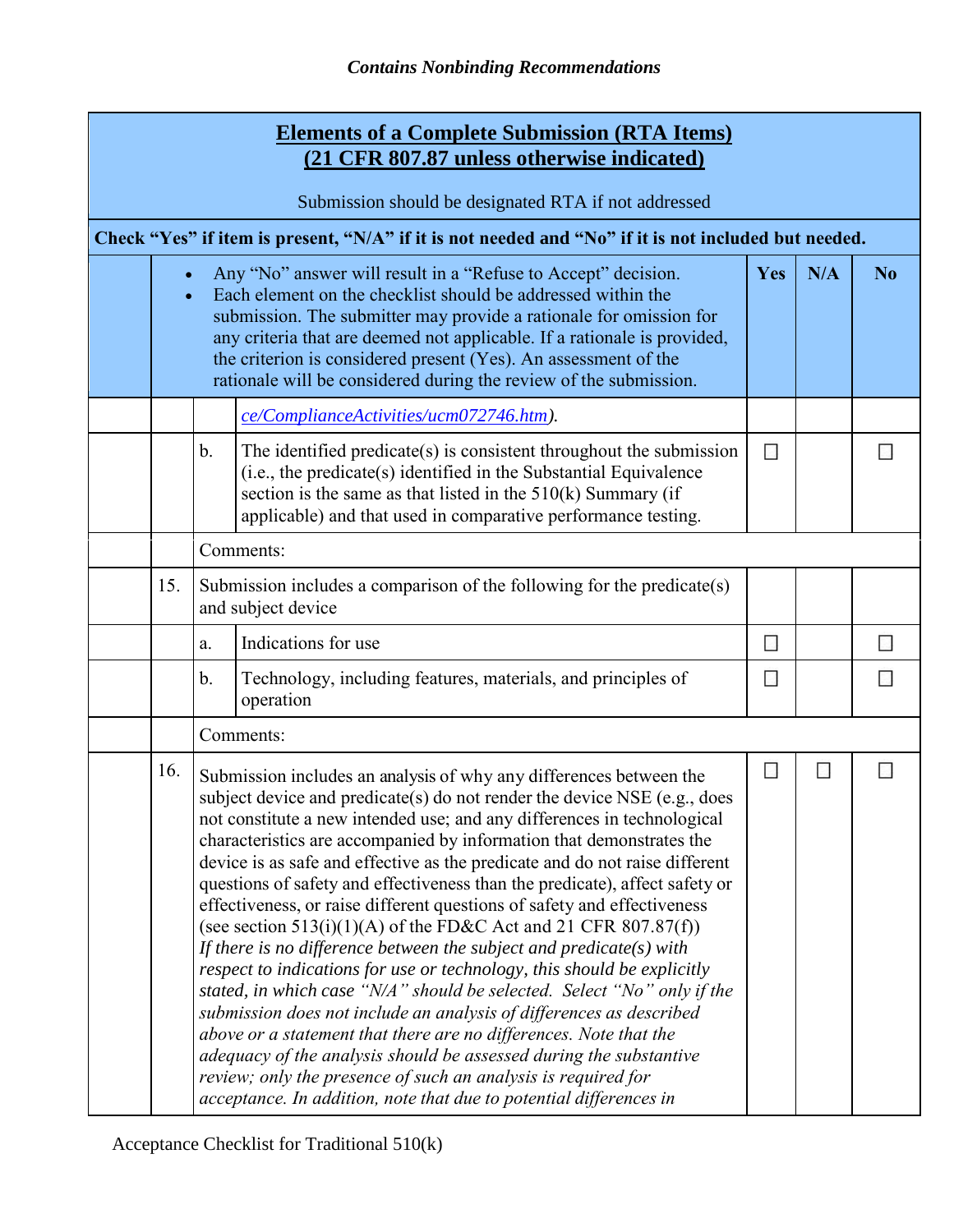|                                                                                                      | <b>Elements of a Complete Submission (RTA Items)</b><br>(21 CFR 807.87 unless otherwise indicated)                                                                                                                                                                                                                                                                                                                                                             |                                                                                                                                                                                                                                                                |                                                                                                                                                                                                                                                                                                                                                                                                       |        |   |   |  |  |  |
|------------------------------------------------------------------------------------------------------|----------------------------------------------------------------------------------------------------------------------------------------------------------------------------------------------------------------------------------------------------------------------------------------------------------------------------------------------------------------------------------------------------------------------------------------------------------------|----------------------------------------------------------------------------------------------------------------------------------------------------------------------------------------------------------------------------------------------------------------|-------------------------------------------------------------------------------------------------------------------------------------------------------------------------------------------------------------------------------------------------------------------------------------------------------------------------------------------------------------------------------------------------------|--------|---|---|--|--|--|
|                                                                                                      | Submission should be designated RTA if not addressed                                                                                                                                                                                                                                                                                                                                                                                                           |                                                                                                                                                                                                                                                                |                                                                                                                                                                                                                                                                                                                                                                                                       |        |   |   |  |  |  |
| Check "Yes" if item is present, "N/A" if it is not needed and "No" if it is not included but needed. |                                                                                                                                                                                                                                                                                                                                                                                                                                                                |                                                                                                                                                                                                                                                                |                                                                                                                                                                                                                                                                                                                                                                                                       |        |   |   |  |  |  |
|                                                                                                      | Any "No" answer will result in a "Refuse to Accept" decision.<br>N/A<br><b>Yes</b><br>N <sub>0</sub><br>Each element on the checklist should be addressed within the<br>submission. The submitter may provide a rationale for omission for<br>any criteria that are deemed not applicable. If a rationale is provided,<br>the criterion is considered present (Yes). An assessment of the<br>rationale will be considered during the review of the submission. |                                                                                                                                                                                                                                                                |                                                                                                                                                                                                                                                                                                                                                                                                       |        |   |   |  |  |  |
|                                                                                                      |                                                                                                                                                                                                                                                                                                                                                                                                                                                                |                                                                                                                                                                                                                                                                | manufacturing that may not be known to the submitter, the fact that no<br>differences are identified does not necessarily mean that no<br>performance testing is needed.                                                                                                                                                                                                                              |        |   |   |  |  |  |
|                                                                                                      |                                                                                                                                                                                                                                                                                                                                                                                                                                                                |                                                                                                                                                                                                                                                                | Comments:                                                                                                                                                                                                                                                                                                                                                                                             |        |   |   |  |  |  |
| D.                                                                                                   |                                                                                                                                                                                                                                                                                                                                                                                                                                                                | Proposed Labeling (see also 21 CFR part 801)<br>If in vitro diagnostic (IVD) device, criteria 17, 18, and 19 may be omitted.<br>These criteria will be omitted from the checklist if "N/A" is selected. IVD<br>π<br>labeling is addressed in section 21 below. |                                                                                                                                                                                                                                                                                                                                                                                                       |        |   |   |  |  |  |
|                                                                                                      | 17.                                                                                                                                                                                                                                                                                                                                                                                                                                                            |                                                                                                                                                                                                                                                                | Submission includes proposed package labels and labeling (e.g.,<br>instructions for use, package insert, operator's manual) that include a<br>description of the device, its intended use, and the directions for use                                                                                                                                                                                 | П      |   |   |  |  |  |
|                                                                                                      |                                                                                                                                                                                                                                                                                                                                                                                                                                                                | a.                                                                                                                                                                                                                                                             | Indications for use are stated in labeling and are identical to<br>Indications for Use form and $510(k)$ Summary (if $510(k)$ )<br>Summary provided)                                                                                                                                                                                                                                                  | П      |   | П |  |  |  |
|                                                                                                      |                                                                                                                                                                                                                                                                                                                                                                                                                                                                | b.                                                                                                                                                                                                                                                             | Submission includes directions for use that<br>include statements of all conditions, purposes or uses for<br>which the device is intended (e.g., hazards, warnings,<br>precautions, contraindications) (21 CFR 801.5) AND<br>Includes directions for layperson (see 21 CFR 801.5) OR<br>$\overline{\phantom{0}}$<br>submission states that device qualifies for exemption per 21<br>CFR 801 Subpart D | R      |   |   |  |  |  |
|                                                                                                      |                                                                                                                                                                                                                                                                                                                                                                                                                                                                |                                                                                                                                                                                                                                                                | Comments:                                                                                                                                                                                                                                                                                                                                                                                             |        |   |   |  |  |  |
|                                                                                                      | 18.                                                                                                                                                                                                                                                                                                                                                                                                                                                            |                                                                                                                                                                                                                                                                | If indicated for prescription use, labeling includes the prescription use<br>statement (see 21 CFR $801.109(b)(1)$ ) or "Rx only" symbol [See also<br><b>Alternative to Certain Prescription Device Labeling Requirements</b><br>Select "N/A" if not indicated for prescription use.                                                                                                                  | $\Box$ | □ | н |  |  |  |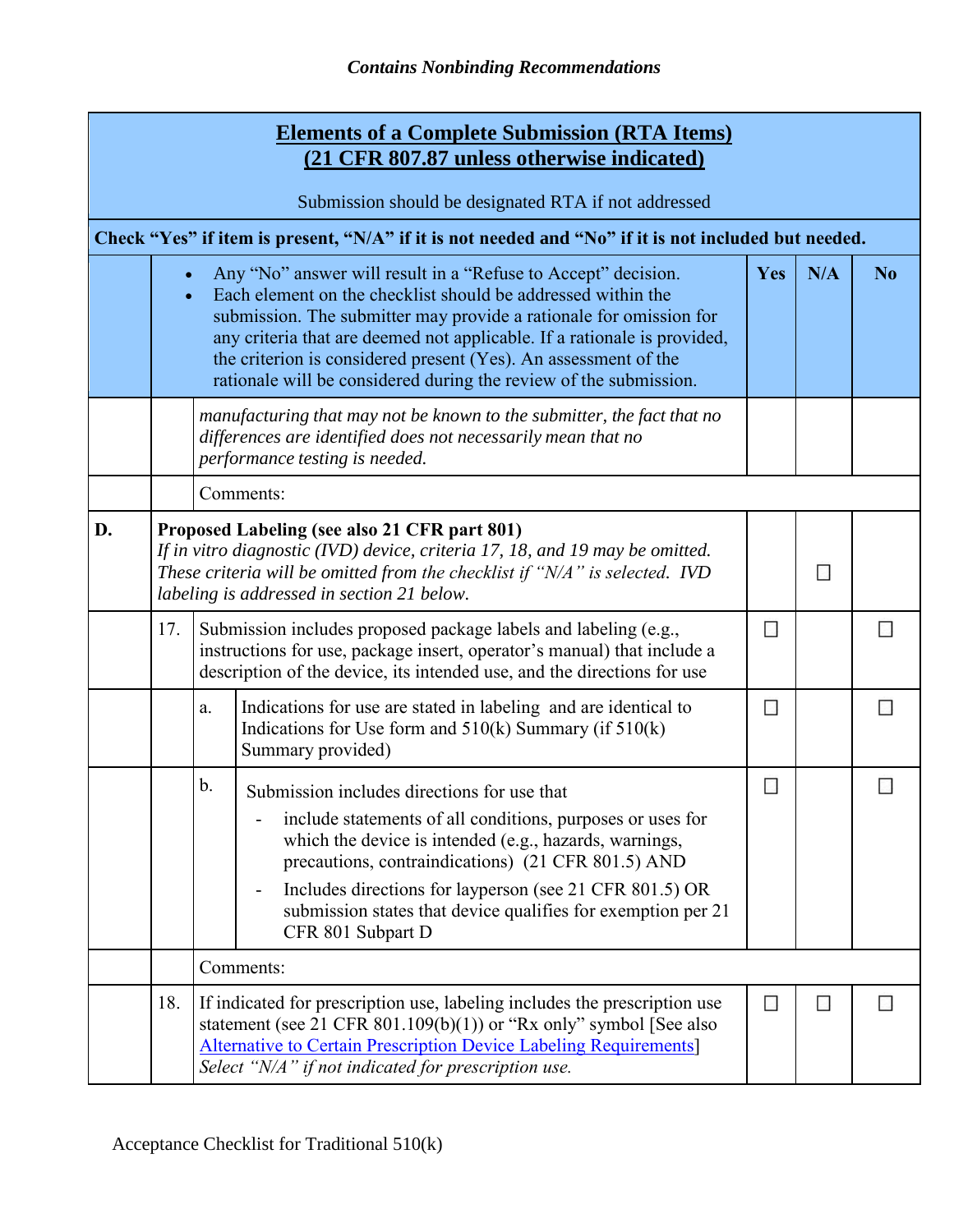|                                                                                                      | <b>Elements of a Complete Submission (RTA Items)</b><br>(21 CFR 807.87 unless otherwise indicated) |               |                                                                                                                                                                                                                                                                                                                                                                                                                                                                                                                                                                                                                                                                                                                    |               |        |                |  |  |  |
|------------------------------------------------------------------------------------------------------|----------------------------------------------------------------------------------------------------|---------------|--------------------------------------------------------------------------------------------------------------------------------------------------------------------------------------------------------------------------------------------------------------------------------------------------------------------------------------------------------------------------------------------------------------------------------------------------------------------------------------------------------------------------------------------------------------------------------------------------------------------------------------------------------------------------------------------------------------------|---------------|--------|----------------|--|--|--|
|                                                                                                      | Submission should be designated RTA if not addressed                                               |               |                                                                                                                                                                                                                                                                                                                                                                                                                                                                                                                                                                                                                                                                                                                    |               |        |                |  |  |  |
| Check "Yes" if item is present, "N/A" if it is not needed and "No" if it is not included but needed. |                                                                                                    |               |                                                                                                                                                                                                                                                                                                                                                                                                                                                                                                                                                                                                                                                                                                                    |               |        |                |  |  |  |
|                                                                                                      | $\bullet$                                                                                          |               | Any "No" answer will result in a "Refuse to Accept" decision.<br>Each element on the checklist should be addressed within the<br>submission. The submitter may provide a rationale for omission for<br>any criteria that are deemed not applicable. If a rationale is provided,<br>the criterion is considered present (Yes). An assessment of the<br>rationale will be considered during the review of the submission.                                                                                                                                                                                                                                                                                            | Yes           | N/A    | N <sub>o</sub> |  |  |  |
|                                                                                                      |                                                                                                    |               | Comments:                                                                                                                                                                                                                                                                                                                                                                                                                                                                                                                                                                                                                                                                                                          |               |        |                |  |  |  |
|                                                                                                      | 19.                                                                                                |               | General labeling provisions                                                                                                                                                                                                                                                                                                                                                                                                                                                                                                                                                                                                                                                                                        |               |        |                |  |  |  |
|                                                                                                      |                                                                                                    | a.            | Labeling includes name and place of business of the manufacturer,<br>packer, or distributor (21 CFR 801.1)                                                                                                                                                                                                                                                                                                                                                                                                                                                                                                                                                                                                         | $\mathcal{N}$ |        | П              |  |  |  |
|                                                                                                      |                                                                                                    | $\mathbf b$ . | Labeling includes device common or usual name (21 CFR 801.61)<br>Select "N/A" if device is for prescription use only.                                                                                                                                                                                                                                                                                                                                                                                                                                                                                                                                                                                              | П             | $\Box$ | П              |  |  |  |
|                                                                                                      |                                                                                                    | Comments:     |                                                                                                                                                                                                                                                                                                                                                                                                                                                                                                                                                                                                                                                                                                                    |               |        |                |  |  |  |
|                                                                                                      | 20.                                                                                                | a.            | If there are requirements regarding labeling, such as special<br>controls, in a device-specific regulation that are applicable to the<br>device, the submission includes labeling to establish that the<br>submitter has followed the device-specific requirement.<br>Select "N/A" if there are no applicable requirements in a device-<br>specific regulation. Select "No" if the submission does not include<br>a rationale for any omitted information. Note that the adequacy of<br>how such requirements have been addressed should be assessed<br>during the substantive review.                                                                                                                             | H             | $\Box$ | N              |  |  |  |
|                                                                                                      |                                                                                                    | $\mathbf b$ . | If there is a device-specific guidance, other than a special controls<br>guidance document, applicable to the device, the submission<br>includes labeling to establish that the submitter has addressed the<br>recommendations or otherwise has met the applicable statutory or<br>regulatory criteria through an alternative approach.<br>Select "N/A" if there is no applicable device-specific guidance.<br>Select "No" if the submission does not include a rationale for any<br>omitted information or any alternative approach as outlined<br>above. Note that the adequacy of how recommendations in a<br>device-specific guidance have been addressed should be assessed<br>during the substantive review. | П             | □      |                |  |  |  |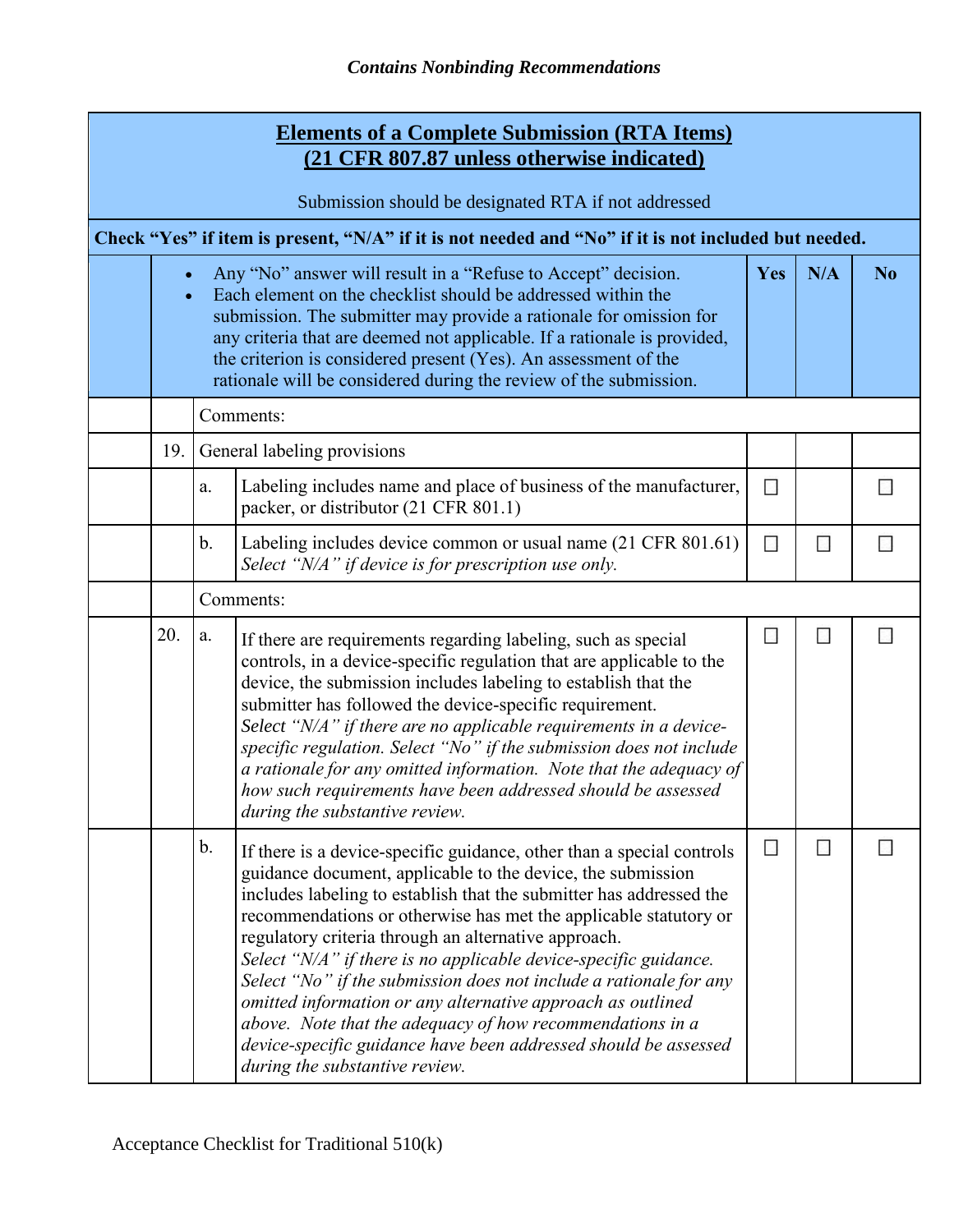| <b>Elements of a Complete Submission (RTA Items)</b><br>(21 CFR 807.87 unless otherwise indicated) |                                                                                                                                                                                                                                                                                                          |                                                                                                                                                                                                                                                                                                                                                                                                                                                                                                                                                                                                                                                                                                                                                                                                                                                                          |        |        |                |  |  |  |
|----------------------------------------------------------------------------------------------------|----------------------------------------------------------------------------------------------------------------------------------------------------------------------------------------------------------------------------------------------------------------------------------------------------------|--------------------------------------------------------------------------------------------------------------------------------------------------------------------------------------------------------------------------------------------------------------------------------------------------------------------------------------------------------------------------------------------------------------------------------------------------------------------------------------------------------------------------------------------------------------------------------------------------------------------------------------------------------------------------------------------------------------------------------------------------------------------------------------------------------------------------------------------------------------------------|--------|--------|----------------|--|--|--|
| Submission should be designated RTA if not addressed                                               |                                                                                                                                                                                                                                                                                                          |                                                                                                                                                                                                                                                                                                                                                                                                                                                                                                                                                                                                                                                                                                                                                                                                                                                                          |        |        |                |  |  |  |
|                                                                                                    |                                                                                                                                                                                                                                                                                                          | Check "Yes" if item is present, "N/A" if it is not needed and "No" if it is not included but needed.                                                                                                                                                                                                                                                                                                                                                                                                                                                                                                                                                                                                                                                                                                                                                                     |        |        |                |  |  |  |
|                                                                                                    |                                                                                                                                                                                                                                                                                                          | Any "No" answer will result in a "Refuse to Accept" decision.<br>Each element on the checklist should be addressed within the<br>submission. The submitter may provide a rationale for omission for<br>any criteria that are deemed not applicable. If a rationale is provided,<br>the criterion is considered present (Yes). An assessment of the<br>rationale will be considered during the review of the submission.                                                                                                                                                                                                                                                                                                                                                                                                                                                  | Yes    | N/A    | N <sub>0</sub> |  |  |  |
|                                                                                                    |                                                                                                                                                                                                                                                                                                          | $\mathbf{c}.$<br>If there is a special controls document applicable to the device,<br>the submission includes labeling to establish that the submitter<br>has complied with the particular mitigation measures set forth in<br>the special controls document or uses alternative mitigation<br>measures but provides a rationale to demonstrate that those<br>alternative measures identified by the firm will provide at least an<br>equivalent assurance of safety and effectiveness.<br>Select "N/A" if there is no applicable special controls document.<br>Select "No" if the submission does not include a rationale for any<br>omitted information or any alternative approach as outlined<br>above. Note that the adequacy of how mitigation measures in a<br>special controls document have been addressed should be<br>assessed during the substantive review. | $\Box$ | $\Box$ |                |  |  |  |
|                                                                                                    |                                                                                                                                                                                                                                                                                                          | Comments:                                                                                                                                                                                                                                                                                                                                                                                                                                                                                                                                                                                                                                                                                                                                                                                                                                                                |        |        |                |  |  |  |
|                                                                                                    | 21.                                                                                                                                                                                                                                                                                                      | If the device is an in vitro diagnostic device, provided labeling includes<br>all applicable information required per 21 CFR 809.10.<br>Select "N/A" if not an in vitro diagnostic device.                                                                                                                                                                                                                                                                                                                                                                                                                                                                                                                                                                                                                                                                               | B      | П      |                |  |  |  |
| E.                                                                                                 | <b>Sterilization</b><br>П<br>If in vitro diagnostic (IVD) device and sterilization is not applicable, select<br>"N/A." The criteria in this section will be omitted from the checklist if "N/A"<br>is selected.                                                                                          |                                                                                                                                                                                                                                                                                                                                                                                                                                                                                                                                                                                                                                                                                                                                                                                                                                                                          |        |        |                |  |  |  |
|                                                                                                    | Submission states that the device and/or accessories are: (one of the below must be checked)<br>$\Box$ provided sterile<br>$\Box$ provided non-sterile but sterilized by the end user<br>non-sterile when used<br>This information will determine whether and what type of additional information may be |                                                                                                                                                                                                                                                                                                                                                                                                                                                                                                                                                                                                                                                                                                                                                                                                                                                                          |        |        |                |  |  |  |
|                                                                                                    |                                                                                                                                                                                                                                                                                                          | necessary for a substantial equivalence determination.<br>If "non-sterile when used" is selected, the sterility-related criteria below are omitted from                                                                                                                                                                                                                                                                                                                                                                                                                                                                                                                                                                                                                                                                                                                  |        |        |                |  |  |  |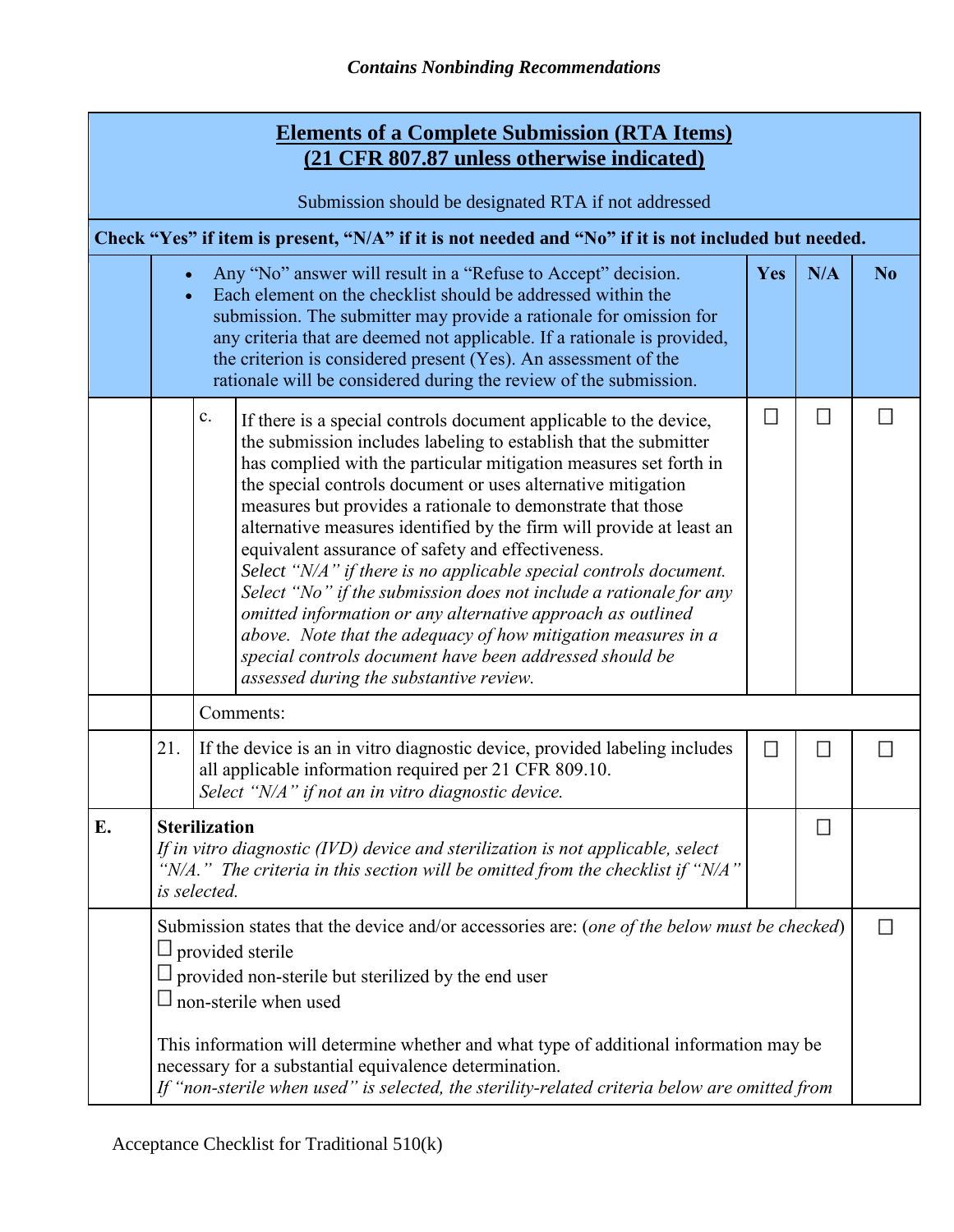|                                                      |                                                                                                             |               | <b>Elements of a Complete Submission (RTA Items)</b><br>(21 CFR 807.87 unless otherwise indicated)                                                                                                                                                                                                                                                                                                                      |                             |        |        |  |  |  |
|------------------------------------------------------|-------------------------------------------------------------------------------------------------------------|---------------|-------------------------------------------------------------------------------------------------------------------------------------------------------------------------------------------------------------------------------------------------------------------------------------------------------------------------------------------------------------------------------------------------------------------------|-----------------------------|--------|--------|--|--|--|
| Submission should be designated RTA if not addressed |                                                                                                             |               |                                                                                                                                                                                                                                                                                                                                                                                                                         |                             |        |        |  |  |  |
|                                                      | Check "Yes" if item is present, "N/A" if it is not needed and "No" if it is not included but needed.        |               |                                                                                                                                                                                                                                                                                                                                                                                                                         |                             |        |        |  |  |  |
|                                                      | $\bullet$<br>$\bullet$                                                                                      |               | Any "No" answer will result in a "Refuse to Accept" decision.<br>Each element on the checklist should be addressed within the<br>submission. The submitter may provide a rationale for omission for<br>any criteria that are deemed not applicable. If a rationale is provided,<br>the criterion is considered present (Yes). An assessment of the<br>rationale will be considered during the review of the submission. | Yes                         | N/A    | No.    |  |  |  |
|                                                      | the checklist.<br>If information regarding the sterility status of the device is not provided, select "No." |               |                                                                                                                                                                                                                                                                                                                                                                                                                         |                             |        |        |  |  |  |
|                                                      |                                                                                                             | Comments:     |                                                                                                                                                                                                                                                                                                                                                                                                                         |                             |        |        |  |  |  |
|                                                      | 22.                                                                                                         |               | Assessment of the need for sterilization information                                                                                                                                                                                                                                                                                                                                                                    |                             |        |        |  |  |  |
|                                                      |                                                                                                             | a.            | Identification of device, and/or accessories, and/or components<br>that are provided sterile.                                                                                                                                                                                                                                                                                                                           | П                           | $\Box$ | П      |  |  |  |
|                                                      |                                                                                                             | $\mathbf b$ . | Identification of device, and/or accessories, and/or components<br>that are end user sterilized                                                                                                                                                                                                                                                                                                                         | ◘                           | $\Box$ | $\Box$ |  |  |  |
|                                                      |                                                                                                             | c.            | Identification of device, and/or accessories, and/or components<br>that are reusable and cleaning/disinfection instructions are<br>provided.                                                                                                                                                                                                                                                                            | $\mathcal{L}_{\mathcal{A}}$ | $\Box$ | П      |  |  |  |
|                                                      |                                                                                                             |               | Comments:                                                                                                                                                                                                                                                                                                                                                                                                               |                             |        |        |  |  |  |
|                                                      | 23.                                                                                                         |               | If the device, and/or accessory, and/or a component is provided sterile:<br>Select "N/A" if no part of the device, accessories, or components is<br>provided sterile, otherwise complete a-e below.                                                                                                                                                                                                                     |                             | □      |        |  |  |  |
|                                                      |                                                                                                             | a.            | Sterilization method is stated for each component (including<br>parameters such as dry time for steam sterilization, radiation dose,<br>$etc.$ )                                                                                                                                                                                                                                                                        | □                           |        | Ы      |  |  |  |
|                                                      |                                                                                                             | b.            | A description of method to validate the sterilization parameters<br>(e.g., half-cycle method and full citation of FDA-recognized<br>standard, including date) is provided for each proposed<br>sterilization method.<br>Note, the sterilization validation report is not required.                                                                                                                                      | π                           |        | Н      |  |  |  |
|                                                      |                                                                                                             | c.            | For devices sterilized using chemical sterilants such as ethylene<br>oxide (EO) and hydrogen peroxide, submission states maximum                                                                                                                                                                                                                                                                                        | ×                           | $\Box$ | Н      |  |  |  |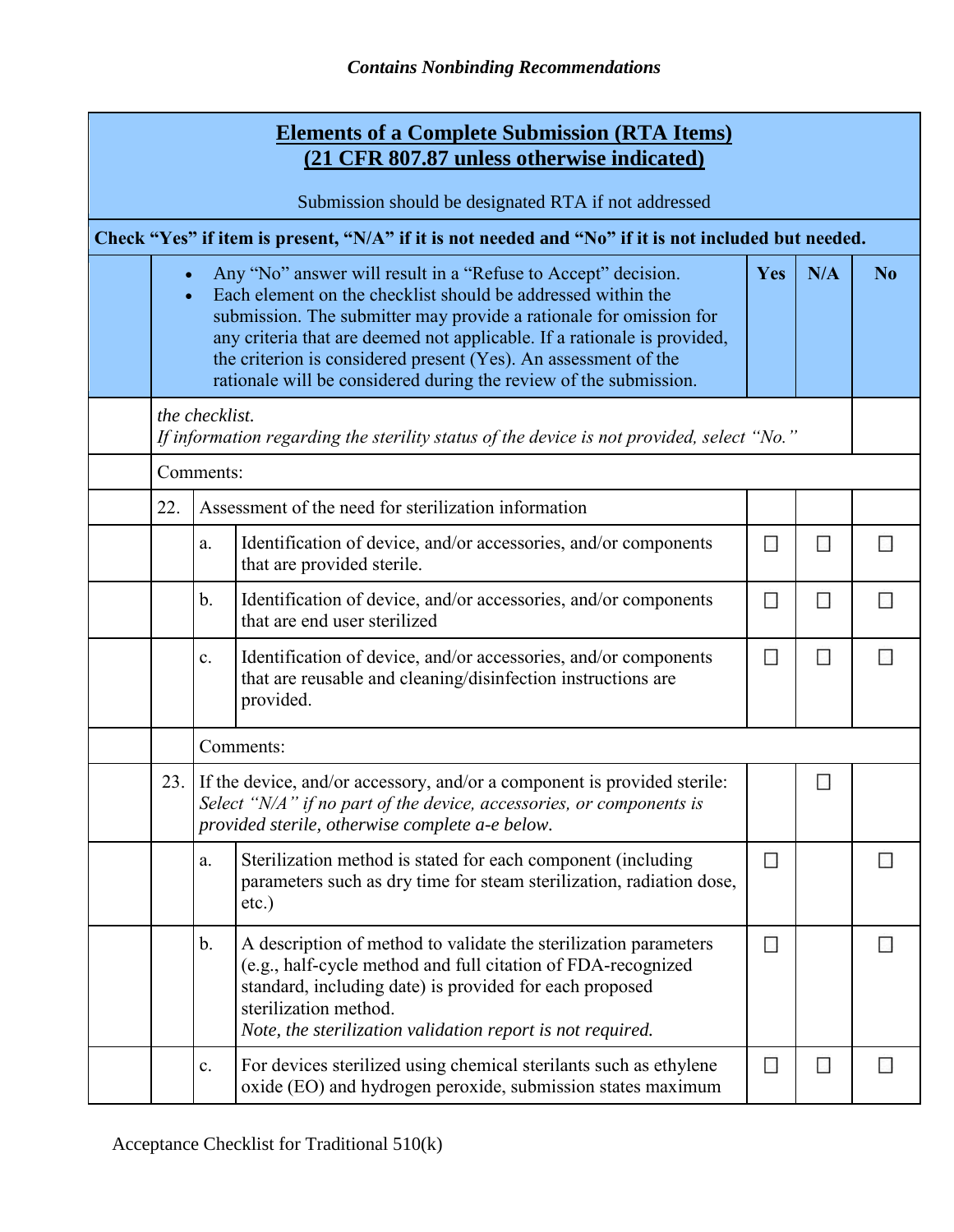|                                                      | <b>Elements of a Complete Submission (RTA Items)</b><br>(21 CFR 807.87 unless otherwise indicated)   |                                                                                                                                                                                                                                                                                                                                                                                                                         |                                                                                                                                                                                                                                                                             |                             |                |   |  |  |
|------------------------------------------------------|------------------------------------------------------------------------------------------------------|-------------------------------------------------------------------------------------------------------------------------------------------------------------------------------------------------------------------------------------------------------------------------------------------------------------------------------------------------------------------------------------------------------------------------|-----------------------------------------------------------------------------------------------------------------------------------------------------------------------------------------------------------------------------------------------------------------------------|-----------------------------|----------------|---|--|--|
| Submission should be designated RTA if not addressed |                                                                                                      |                                                                                                                                                                                                                                                                                                                                                                                                                         |                                                                                                                                                                                                                                                                             |                             |                |   |  |  |
|                                                      | Check "Yes" if item is present, "N/A" if it is not needed and "No" if it is not included but needed. |                                                                                                                                                                                                                                                                                                                                                                                                                         |                                                                                                                                                                                                                                                                             |                             |                |   |  |  |
|                                                      |                                                                                                      | Any "No" answer will result in a "Refuse to Accept" decision.<br>Each element on the checklist should be addressed within the<br>submission. The submitter may provide a rationale for omission for<br>any criteria that are deemed not applicable. If a rationale is provided,<br>the criterion is considered present (Yes). An assessment of the<br>rationale will be considered during the review of the submission. | <b>Yes</b>                                                                                                                                                                                                                                                                  | N/A                         | N <sub>o</sub> |   |  |  |
|                                                      |                                                                                                      |                                                                                                                                                                                                                                                                                                                                                                                                                         | levels of sterilant residuals remaining on the device and sterilant<br>residual limits.<br>Select "N/A" if not sterilized using chemical sterilants.                                                                                                                        |                             |                |   |  |  |
|                                                      |                                                                                                      | d.                                                                                                                                                                                                                                                                                                                                                                                                                      | Submission includes description of packaging and packaging<br>contents (e.g., if multiple devices are included within the same<br>package, Tyvek packaging, etc.)                                                                                                           | П                           |                |   |  |  |
|                                                      |                                                                                                      | e.                                                                                                                                                                                                                                                                                                                                                                                                                      | Sterility Assurance Level (SAL) stated                                                                                                                                                                                                                                      | П                           |                |   |  |  |
|                                                      |                                                                                                      | Comments:                                                                                                                                                                                                                                                                                                                                                                                                               |                                                                                                                                                                                                                                                                             |                             |                |   |  |  |
|                                                      | 24.                                                                                                  |                                                                                                                                                                                                                                                                                                                                                                                                                         | If the device, and/or accessory, and/or a component is end user<br>sterilized:<br>Select "N/A" if no part of the device, accessories, or components are<br>end user sterilized, otherwise complete a-d below.                                                               |                             | П              |   |  |  |
|                                                      |                                                                                                      | a.                                                                                                                                                                                                                                                                                                                                                                                                                      | Sterilization method is stated for each component (including<br>parameters such as dry time for steam sterilization, radiation dose,<br>$etc.$ )                                                                                                                            | $\mathcal{L}_{\mathcal{A}}$ |                |   |  |  |
|                                                      |                                                                                                      | $\mathbf b$ .                                                                                                                                                                                                                                                                                                                                                                                                           | A description of method to validate the sterilization parameters<br>(e.g., half-cycle method and full citation of FDA-recognized<br>standard, including date) is provided for each proposed<br>sterilization method.<br>Note, the sterilization validation is not required. |                             |                |   |  |  |
|                                                      |                                                                                                      | $\mathbf{c}$ .                                                                                                                                                                                                                                                                                                                                                                                                          | Submission includes description of packaging and packaging<br>contents (e.g., if multiple devices are included within the same<br>package, Tyvek packaging, etc.)                                                                                                           | $\Box$                      |                |   |  |  |
|                                                      |                                                                                                      | d.                                                                                                                                                                                                                                                                                                                                                                                                                      | Submission includes sterilization instructions for end user                                                                                                                                                                                                                 | $\Box$                      |                | н |  |  |
|                                                      |                                                                                                      |                                                                                                                                                                                                                                                                                                                                                                                                                         | Comments:                                                                                                                                                                                                                                                                   |                             |                |   |  |  |
|                                                      | 25.                                                                                                  | a.                                                                                                                                                                                                                                                                                                                                                                                                                      | If there are requirements regarding sterility, such as special                                                                                                                                                                                                              | B                           | □              | E |  |  |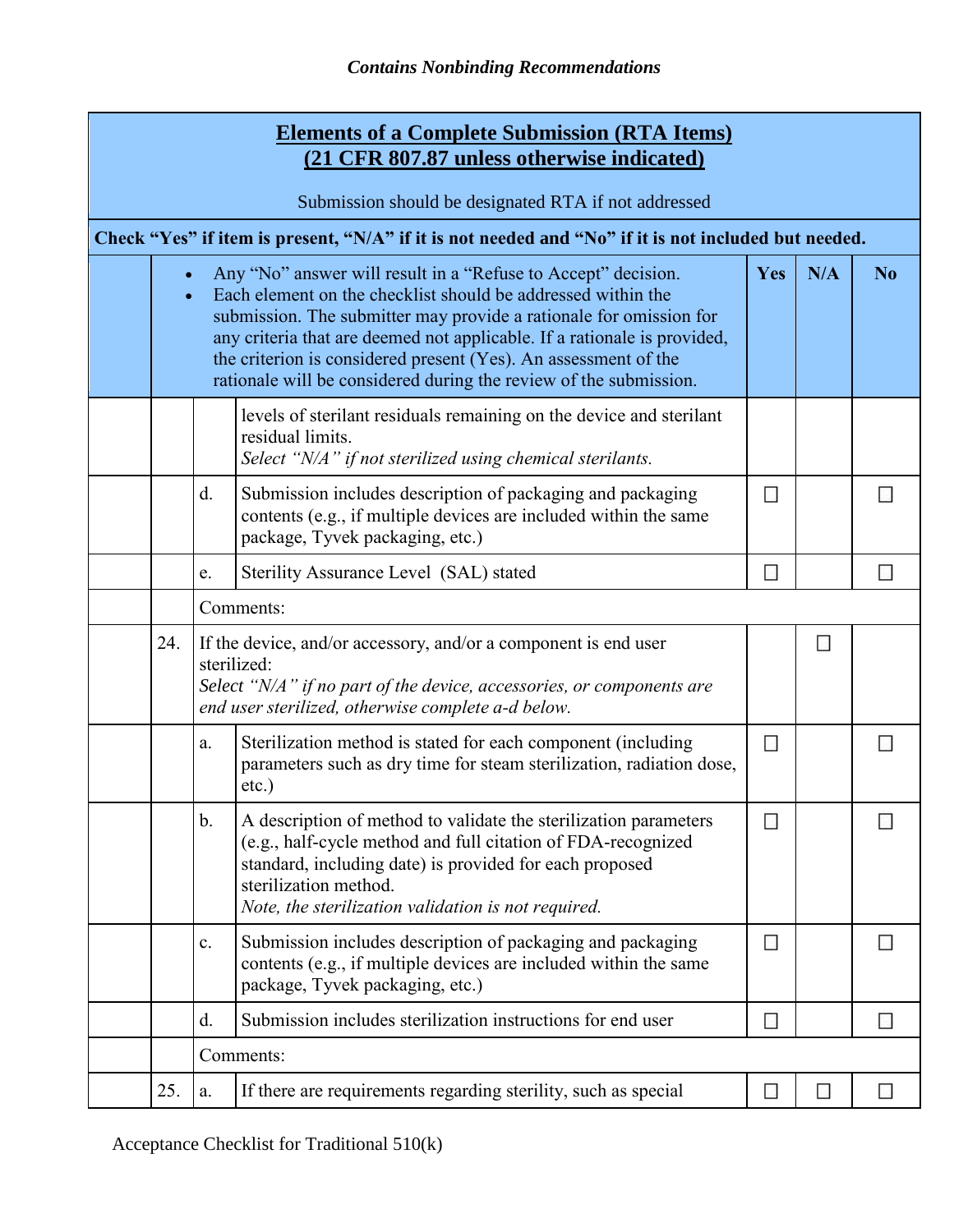|                                                                                                      | <b>Elements of a Complete Submission (RTA Items)</b><br>(21 CFR 807.87 unless otherwise indicated) |                |                                                                                                                                                                                                                                                                                                                                                                                                                                                                                                                                                                                                                                                                                                                                                                |                             |     |    |  |  |
|------------------------------------------------------------------------------------------------------|----------------------------------------------------------------------------------------------------|----------------|----------------------------------------------------------------------------------------------------------------------------------------------------------------------------------------------------------------------------------------------------------------------------------------------------------------------------------------------------------------------------------------------------------------------------------------------------------------------------------------------------------------------------------------------------------------------------------------------------------------------------------------------------------------------------------------------------------------------------------------------------------------|-----------------------------|-----|----|--|--|
|                                                                                                      | Submission should be designated RTA if not addressed                                               |                |                                                                                                                                                                                                                                                                                                                                                                                                                                                                                                                                                                                                                                                                                                                                                                |                             |     |    |  |  |
| Check "Yes" if item is present, "N/A" if it is not needed and "No" if it is not included but needed. |                                                                                                    |                |                                                                                                                                                                                                                                                                                                                                                                                                                                                                                                                                                                                                                                                                                                                                                                |                             |     |    |  |  |
|                                                                                                      | $\bullet$                                                                                          |                | Any "No" answer will result in a "Refuse to Accept" decision.<br>Each element on the checklist should be addressed within the<br>submission. The submitter may provide a rationale for omission for<br>any criteria that are deemed not applicable. If a rationale is provided,<br>the criterion is considered present (Yes). An assessment of the<br>rationale will be considered during the review of the submission.                                                                                                                                                                                                                                                                                                                                        | Yes                         | N/A | No |  |  |
|                                                                                                      |                                                                                                    |                | controls, in a device-specific regulation that are applicable to the<br>device, the submission includes sterility information to establish<br>that the submitter has followed the device-specific requirement.<br>Select "N/A" if there are no applicable requirements in a device-<br>specific regulation. Select "No" if the submission does not include<br>a rationale for any omitted information. Note that the adequacy of<br>how such requirements have been addressed should be assessed<br>during the substantive review.                                                                                                                                                                                                                             |                             |     |    |  |  |
|                                                                                                      |                                                                                                    | $\mathbf{b}$ . | If there is a device-specific guidance, other than a special controls<br>guidance document, applicable to the device, the submission<br>includes sterility information to establish that the submitter has<br>addressed the recommendations or otherwise has met the<br>applicable statutory or regulatory criteria through an alternative<br>approach.<br>Select "N/A" if there is no applicable device-specific guidance.<br>Select "No" if the submission does not include a rationale for any<br>omitted information or any alternative approach as outlined<br>above. Note that the adequacy of how recommendations in a<br>device-specific guidance have been addressed should be assessed<br>during the substantive review.                             | $\mathcal{L}_{\mathcal{A}}$ | П   |    |  |  |
|                                                                                                      |                                                                                                    | $\mathbf{c}$ . | If there is a special controls document applicable to the device,<br>the submission includes sterility information to establish that the<br>submitter has complied with the particular mitigation measures<br>set forth in the special controls document or uses alternative<br>mitigation measures but provides a rationale to demonstrate that<br>those alternative measures identified by the firm will provide at<br>least an equivalent assurance of safety and effectiveness.<br>Select "N/A" if there is no applicable special controls document.<br>Select "No" if the submission does not include a rationale for any<br>omitted information or any alternative approach as outlined<br>above. Note that the adequacy of how mitigation measures in a |                             |     |    |  |  |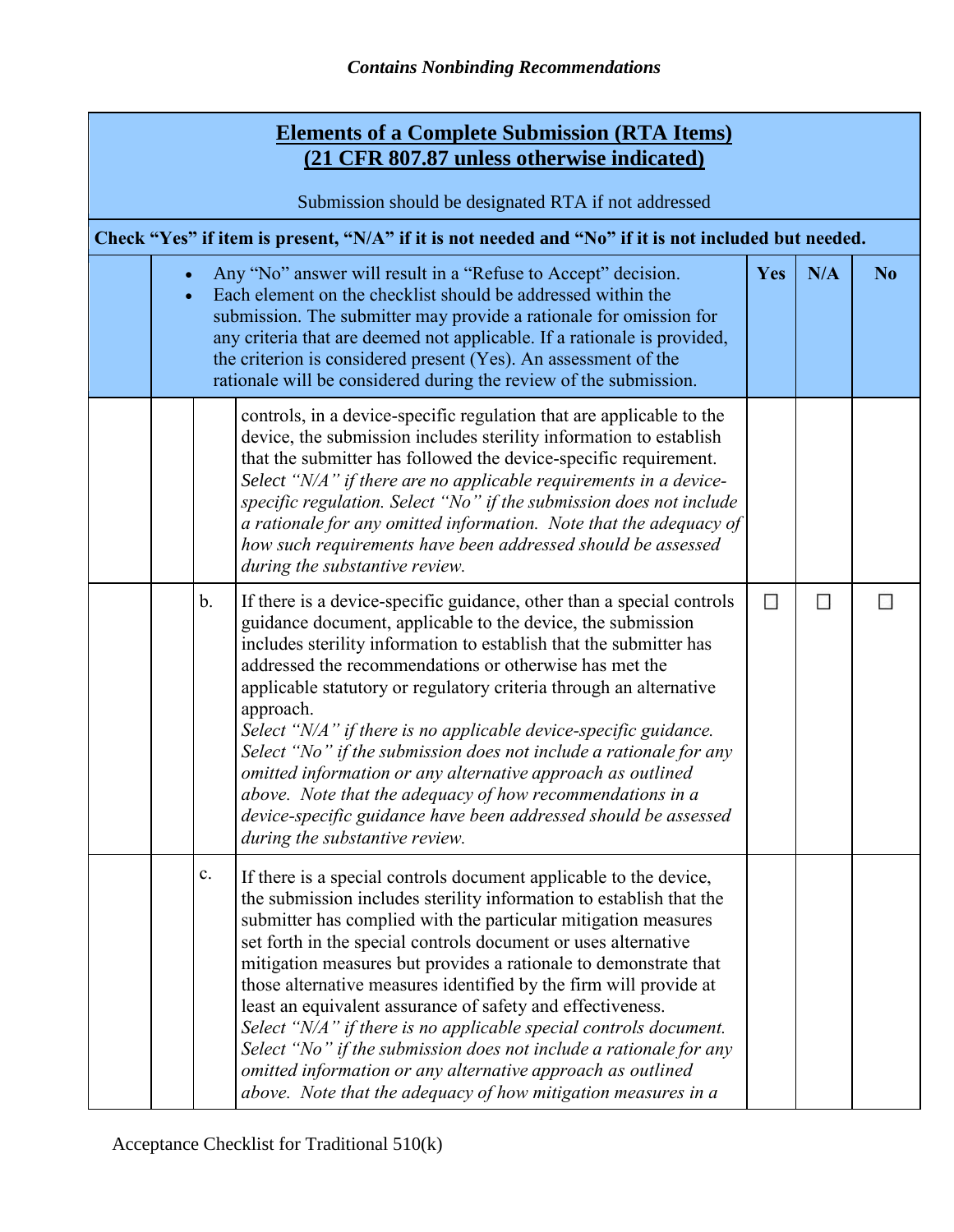| <b>Elements of a Complete Submission (RTA Items)</b><br>(21 CFR 807.87 unless otherwise indicated) |               |                                                                                                                                                                                                                                                                                                                                                                                                                         |          |        |                |  |  |  |
|----------------------------------------------------------------------------------------------------|---------------|-------------------------------------------------------------------------------------------------------------------------------------------------------------------------------------------------------------------------------------------------------------------------------------------------------------------------------------------------------------------------------------------------------------------------|----------|--------|----------------|--|--|--|
| Submission should be designated RTA if not addressed                                               |               |                                                                                                                                                                                                                                                                                                                                                                                                                         |          |        |                |  |  |  |
|                                                                                                    |               | Check "Yes" if item is present, "N/A" if it is not needed and "No" if it is not included but needed.                                                                                                                                                                                                                                                                                                                    |          |        |                |  |  |  |
|                                                                                                    | $\bullet$     | Any "No" answer will result in a "Refuse to Accept" decision.<br>Each element on the checklist should be addressed within the<br>submission. The submitter may provide a rationale for omission for<br>any criteria that are deemed not applicable. If a rationale is provided,<br>the criterion is considered present (Yes). An assessment of the<br>rationale will be considered during the review of the submission. | Yes      | N/A    | N <sub>o</sub> |  |  |  |
|                                                                                                    |               | special controls document have been addressed should be<br>assessed during the substantive review.                                                                                                                                                                                                                                                                                                                      |          |        |                |  |  |  |
|                                                                                                    |               | Comments:                                                                                                                                                                                                                                                                                                                                                                                                               |          |        |                |  |  |  |
| F.                                                                                                 |               | <b>Shelf Life</b>                                                                                                                                                                                                                                                                                                                                                                                                       |          |        |                |  |  |  |
|                                                                                                    | 26.           | Proposed shelf life/expiration date stated<br>Select "N/A" if the device is not provided sterile and the submitter<br>states that storage conditions could not affect device safety or<br>effectiveness.                                                                                                                                                                                                                | Н        | □      | н              |  |  |  |
|                                                                                                    |               | Comments:                                                                                                                                                                                                                                                                                                                                                                                                               |          |        |                |  |  |  |
|                                                                                                    | 27.           | For sterile device, submission includes summary of methods used to<br>establish that device sterility will remain substantially equivalent to that<br>of the predicate through the proposed shelf life, or a rationale for why<br>testing to establish shelf life is not applicable.<br>Select "N/A" if the device is not provided sterile.                                                                             | П        | $\Box$ |                |  |  |  |
|                                                                                                    |               | Comments:                                                                                                                                                                                                                                                                                                                                                                                                               |          |        |                |  |  |  |
|                                                                                                    | 28.           | Submission includes summary of methods used to establish that device<br>performance is not adversely affected by aging and therefore device<br>performance will remain substantially equivalent to that of the<br>predicate, or includes a rationale for why the storage conditions are not<br>expected to affect device safety or effectiveness.                                                                       | <b>I</b> |        | ы              |  |  |  |
|                                                                                                    |               | Comments:                                                                                                                                                                                                                                                                                                                                                                                                               |          |        |                |  |  |  |
| G.                                                                                                 |               | <b>Biocompatibility</b><br>If in vitro diagnostic (IVD) device, select " $N/A$ ." The criteria in this section<br>will be omitted from the checklist if "N/A" is selected.                                                                                                                                                                                                                                              |          | □      |                |  |  |  |
|                                                                                                    | $\square$ are | Submission states that there: (one of the below must be checked)                                                                                                                                                                                                                                                                                                                                                        |          |        | ы              |  |  |  |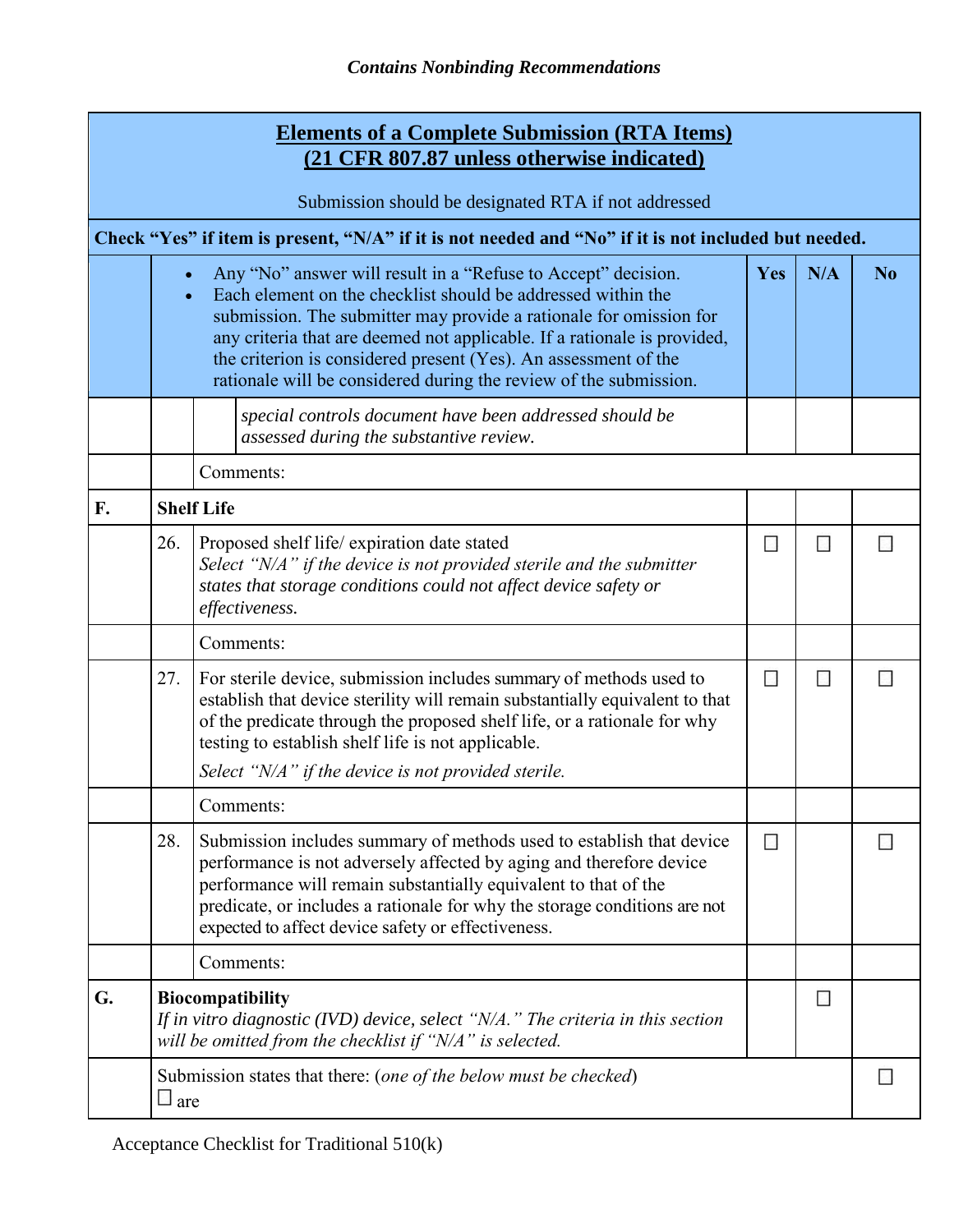|                                                                                                      |                                                                                                                                                                                                                                                                                                                                                                                                                                                                       | <b>Elements of a Complete Submission (RTA Items)</b><br>(21 CFR 807.87 unless otherwise indicated)                                                                                                                                                                                                                                                                                                                            |     |     |                |  |  |  |
|------------------------------------------------------------------------------------------------------|-----------------------------------------------------------------------------------------------------------------------------------------------------------------------------------------------------------------------------------------------------------------------------------------------------------------------------------------------------------------------------------------------------------------------------------------------------------------------|-------------------------------------------------------------------------------------------------------------------------------------------------------------------------------------------------------------------------------------------------------------------------------------------------------------------------------------------------------------------------------------------------------------------------------|-----|-----|----------------|--|--|--|
|                                                                                                      |                                                                                                                                                                                                                                                                                                                                                                                                                                                                       | Submission should be designated RTA if not addressed                                                                                                                                                                                                                                                                                                                                                                          |     |     |                |  |  |  |
| Check "Yes" if item is present, "N/A" if it is not needed and "No" if it is not included but needed. |                                                                                                                                                                                                                                                                                                                                                                                                                                                                       |                                                                                                                                                                                                                                                                                                                                                                                                                               |     |     |                |  |  |  |
|                                                                                                      | $\bullet$<br>$\bullet$                                                                                                                                                                                                                                                                                                                                                                                                                                                | Any "No" answer will result in a "Refuse to Accept" decision.<br>Each element on the checklist should be addressed within the<br>submission. The submitter may provide a rationale for omission for<br>any criteria that are deemed not applicable. If a rationale is provided,<br>the criterion is considered present (Yes). An assessment of the<br>rationale will be considered during the review of the submission.       | Yes | N/A | N <sub>o</sub> |  |  |  |
|                                                                                                      | $\Box$ are not<br>direct or indirect (e.g., through fluid infusion) patient-contacting components.<br>This information will determine whether and what type of additional information may be<br>necessary for a substantial equivalence determination.<br>If "are not" is selected, the biocompatibility-related criteria below are omitted from the<br>checklist. If information regarding whether the device is patient-contacting is not provided,<br>select "No." |                                                                                                                                                                                                                                                                                                                                                                                                                               |     |     |                |  |  |  |
|                                                                                                      | Comments:                                                                                                                                                                                                                                                                                                                                                                                                                                                             |                                                                                                                                                                                                                                                                                                                                                                                                                               |     |     |                |  |  |  |
|                                                                                                      | 29.                                                                                                                                                                                                                                                                                                                                                                                                                                                                   | Submission includes list of patient-contacting device components and<br>associated materials of construction, including identification of color<br>additives, if present                                                                                                                                                                                                                                                      |     |     |                |  |  |  |
|                                                                                                      |                                                                                                                                                                                                                                                                                                                                                                                                                                                                       | Comments:                                                                                                                                                                                                                                                                                                                                                                                                                     |     |     |                |  |  |  |
|                                                                                                      | 30.                                                                                                                                                                                                                                                                                                                                                                                                                                                                   | Submission identifies contact classification (e.g., surface-contacting,<br>less than 24 hour duration)                                                                                                                                                                                                                                                                                                                        | €   |     |                |  |  |  |
|                                                                                                      |                                                                                                                                                                                                                                                                                                                                                                                                                                                                       | Comments:                                                                                                                                                                                                                                                                                                                                                                                                                     |     |     |                |  |  |  |
|                                                                                                      | 31.                                                                                                                                                                                                                                                                                                                                                                                                                                                                   | Biocompatibility assessment of patient-contacting components<br>Submission includes:<br>Test protocol (including identification and description of test article),<br>methods, pass/fail criteria, and results provided for each completed test,<br><b>OR</b><br>a statement that biocompatibility testing is not needed with a rationale<br>(e.g., materials and manufacturing/processing are identical to the<br>predicate). | Ш   |     |                |  |  |  |
|                                                                                                      |                                                                                                                                                                                                                                                                                                                                                                                                                                                                       | Comments:                                                                                                                                                                                                                                                                                                                                                                                                                     |     |     |                |  |  |  |
| <b>H.</b>                                                                                            |                                                                                                                                                                                                                                                                                                                                                                                                                                                                       | <b>Software</b>                                                                                                                                                                                                                                                                                                                                                                                                               |     |     |                |  |  |  |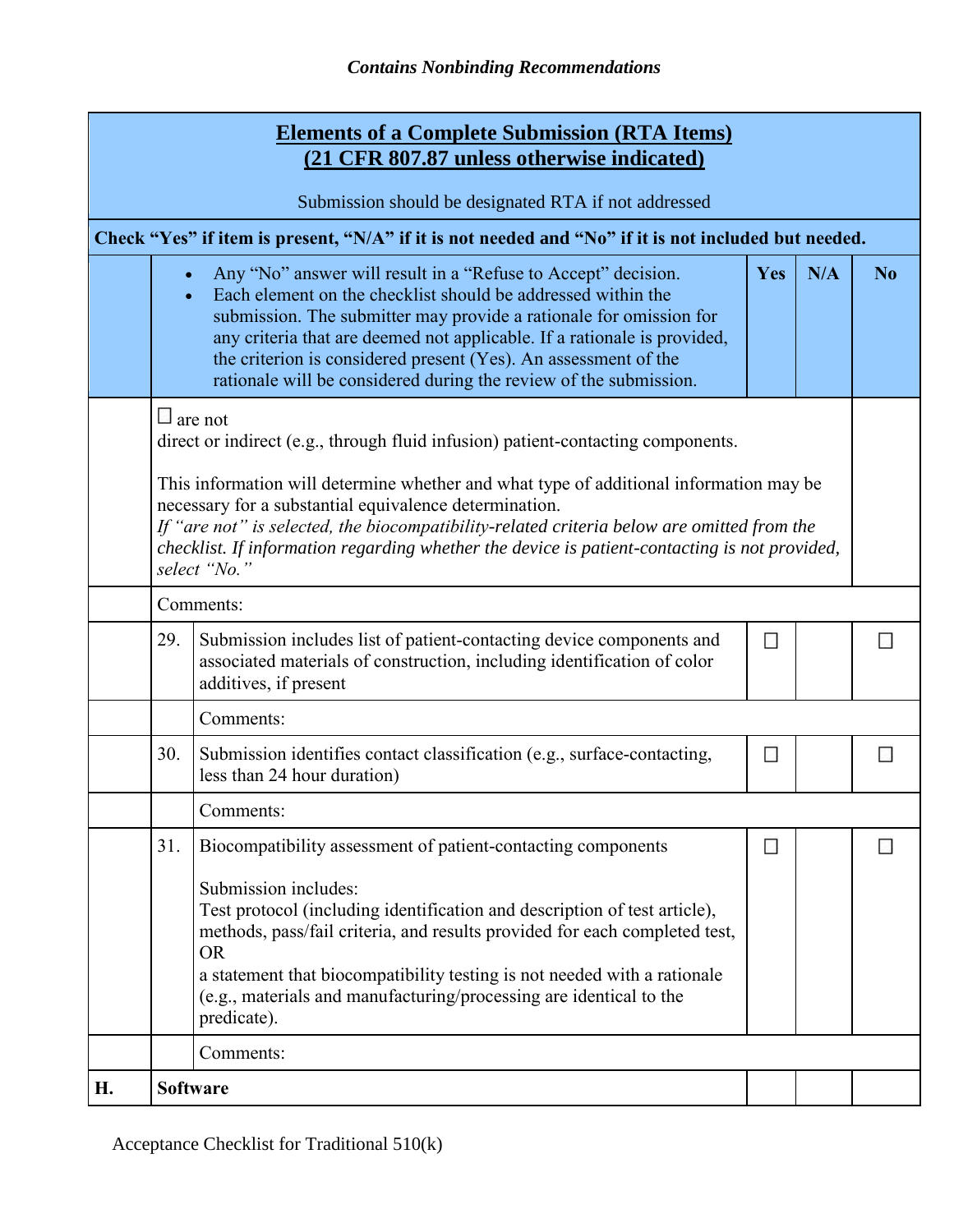| <b>Elements of a Complete Submission (RTA Items)</b><br><u>(21 CFR 807.87 unless otherwise indicated)</u> |                                                                                                                                                                                                                                                                                                                                             |                                                                                                                                                                                                                                                                                                                                                                                                                                                                                            |        |     |                |  |  |
|-----------------------------------------------------------------------------------------------------------|---------------------------------------------------------------------------------------------------------------------------------------------------------------------------------------------------------------------------------------------------------------------------------------------------------------------------------------------|--------------------------------------------------------------------------------------------------------------------------------------------------------------------------------------------------------------------------------------------------------------------------------------------------------------------------------------------------------------------------------------------------------------------------------------------------------------------------------------------|--------|-----|----------------|--|--|
|                                                                                                           |                                                                                                                                                                                                                                                                                                                                             | Submission should be designated RTA if not addressed                                                                                                                                                                                                                                                                                                                                                                                                                                       |        |     |                |  |  |
|                                                                                                           |                                                                                                                                                                                                                                                                                                                                             | Check "Yes" if item is present, "N/A" if it is not needed and "No" if it is not included but needed.                                                                                                                                                                                                                                                                                                                                                                                       |        |     |                |  |  |
|                                                                                                           | $\bullet$                                                                                                                                                                                                                                                                                                                                   | Any "No" answer will result in a "Refuse to Accept" decision.<br>Each element on the checklist should be addressed within the<br>submission. The submitter may provide a rationale for omission for<br>any criteria that are deemed not applicable. If a rationale is provided,<br>the criterion is considered present (Yes). An assessment of the<br>rationale will be considered during the review of the submission.                                                                    | Yes    | N/A | N <sub>0</sub> |  |  |
|                                                                                                           | Submission states that the device: (one of the below must be checked)<br>$\square$ does<br>$\Box$ does not<br>contain software/firmware.                                                                                                                                                                                                    |                                                                                                                                                                                                                                                                                                                                                                                                                                                                                            |        |     |                |  |  |
|                                                                                                           | This information will determine whether and what type of additional information may be<br>necessary for a substantial equivalence determination.<br>If "does not" is selected, the software-related criterion is omitted from the checklist. If<br>information regarding whether the device contains software is not provided, select "No." |                                                                                                                                                                                                                                                                                                                                                                                                                                                                                            |        |     |                |  |  |
|                                                                                                           |                                                                                                                                                                                                                                                                                                                                             | Comments:                                                                                                                                                                                                                                                                                                                                                                                                                                                                                  |        |     |                |  |  |
|                                                                                                           | 32.                                                                                                                                                                                                                                                                                                                                         | Submission includes a statement of software level of concern and<br>rationale for the software level of concern                                                                                                                                                                                                                                                                                                                                                                            | $\Box$ |     |                |  |  |
|                                                                                                           |                                                                                                                                                                                                                                                                                                                                             | Comments:                                                                                                                                                                                                                                                                                                                                                                                                                                                                                  |        |     |                |  |  |
|                                                                                                           | 33.                                                                                                                                                                                                                                                                                                                                         | All applicable software documentation provided based on level of<br>concern identified by the submitter, as described in Guidance for the<br>Content of Premarket Submissions for Software Contained in Medical<br>Devices, or the submission includes information to establish that the<br>submitter has otherwise met the applicable statutory or regulatory<br>criteria through an alternative approach (i.e., the submitter has identified<br>an alternate approach with a rationale). | $\Box$ |     |                |  |  |
|                                                                                                           |                                                                                                                                                                                                                                                                                                                                             | Comments:                                                                                                                                                                                                                                                                                                                                                                                                                                                                                  |        |     |                |  |  |
| I.                                                                                                        |                                                                                                                                                                                                                                                                                                                                             | <b>EMC and Electrical Safety</b>                                                                                                                                                                                                                                                                                                                                                                                                                                                           |        |     |                |  |  |
|                                                                                                           | $\Box$ does                                                                                                                                                                                                                                                                                                                                 | Submission states that the device: (one of the below must be checked)<br>$\Box$ does not<br>require EMC and Electrical Safety evaluation.                                                                                                                                                                                                                                                                                                                                                  |        |     |                |  |  |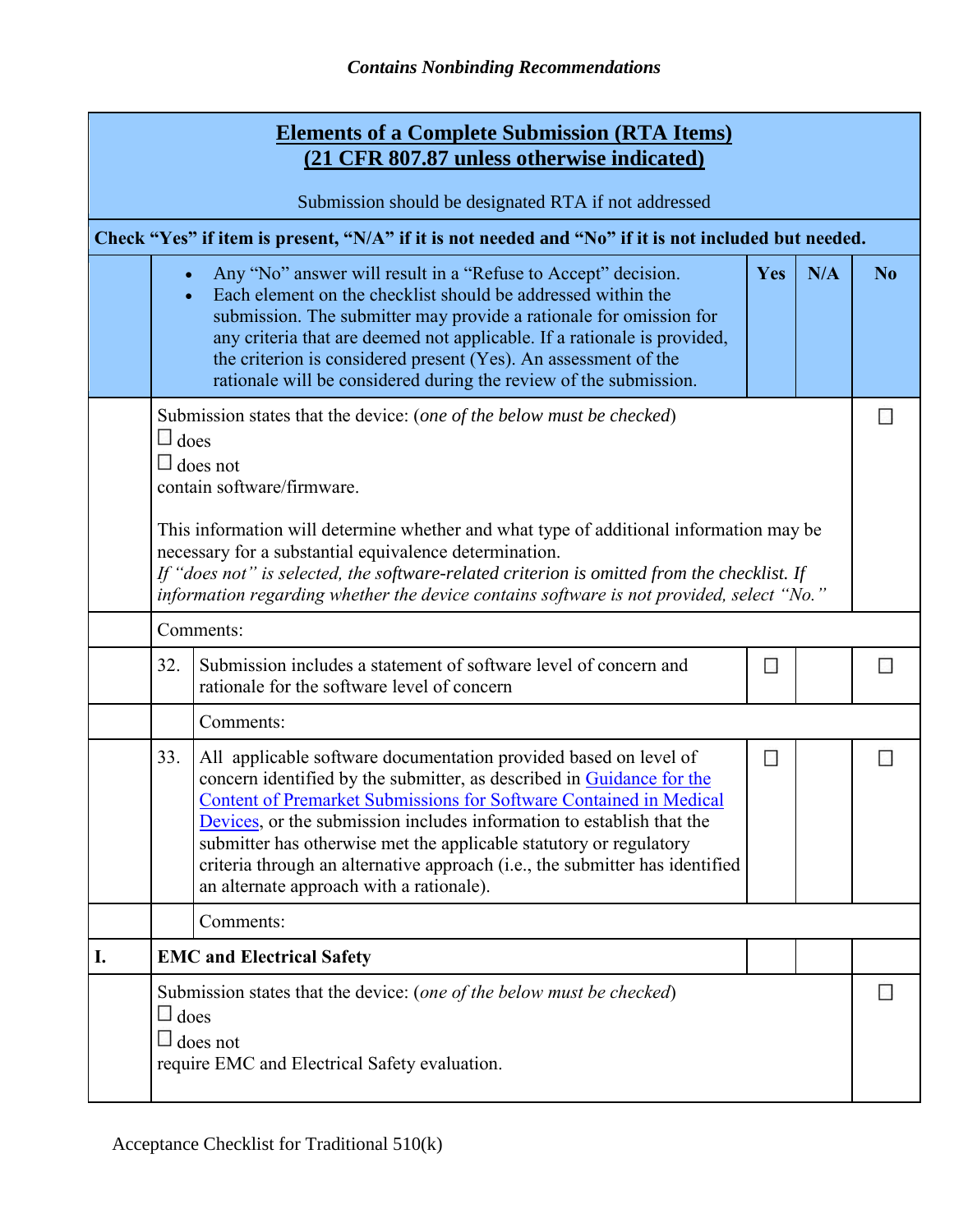| <b>Elements of a Complete Submission (RTA Items)</b><br>(21 CFR 807.87 unless otherwise indicated) |                                                                                                                                                                                                                                                                                                                                                                                                           |                                                                                                                                                                                                                                                                                                                                                                                                                                                                                                                                                                                                        |     |     |                |  |  |
|----------------------------------------------------------------------------------------------------|-----------------------------------------------------------------------------------------------------------------------------------------------------------------------------------------------------------------------------------------------------------------------------------------------------------------------------------------------------------------------------------------------------------|--------------------------------------------------------------------------------------------------------------------------------------------------------------------------------------------------------------------------------------------------------------------------------------------------------------------------------------------------------------------------------------------------------------------------------------------------------------------------------------------------------------------------------------------------------------------------------------------------------|-----|-----|----------------|--|--|
| Submission should be designated RTA if not addressed                                               |                                                                                                                                                                                                                                                                                                                                                                                                           |                                                                                                                                                                                                                                                                                                                                                                                                                                                                                                                                                                                                        |     |     |                |  |  |
|                                                                                                    |                                                                                                                                                                                                                                                                                                                                                                                                           | Check "Yes" if item is present, "N/A" if it is not needed and "No" if it is not included but needed.                                                                                                                                                                                                                                                                                                                                                                                                                                                                                                   |     |     |                |  |  |
|                                                                                                    | $\bullet$                                                                                                                                                                                                                                                                                                                                                                                                 | Any "No" answer will result in a "Refuse to Accept" decision.<br>Each element on the checklist should be addressed within the<br>submission. The submitter may provide a rationale for omission for<br>any criteria that are deemed not applicable. If a rationale is provided,<br>the criterion is considered present (Yes). An assessment of the<br>rationale will be considered during the review of the submission.                                                                                                                                                                                | Yes | N/A | N <sub>0</sub> |  |  |
|                                                                                                    | This information will determine whether and what type of additional information may be<br>necessary for a substantial equivalence determination.<br>If "does not" is selected, the EMC-related and Electrical Safety-related criteria below are<br>omitted from the checklist. If information regarding whether the device requires EMC and<br>Electrical Safety evaluation is not provided, select "No." |                                                                                                                                                                                                                                                                                                                                                                                                                                                                                                                                                                                                        |     |     |                |  |  |
|                                                                                                    | Comments:                                                                                                                                                                                                                                                                                                                                                                                                 |                                                                                                                                                                                                                                                                                                                                                                                                                                                                                                                                                                                                        |     |     |                |  |  |
|                                                                                                    | 34.                                                                                                                                                                                                                                                                                                                                                                                                       | Submission includes evaluation of electrical safety (e.g., per IEC 60601-<br>1, or equivalent FDA-recognized standard, and if applicable, the<br>device-specific standard),<br><b>OR</b><br>submission includes electrical safety evaluation using methods or<br>standards that are not FDA-recognized and submission includes<br>information to establish that the submitter has otherwise met the<br>applicable statutory or regulatory criteria through this alternative<br>approach (i.e., the submitter has identified alternate methods or<br>standards with a rationale).                       |     |     |                |  |  |
|                                                                                                    |                                                                                                                                                                                                                                                                                                                                                                                                           | Comments:                                                                                                                                                                                                                                                                                                                                                                                                                                                                                                                                                                                              |     |     |                |  |  |
|                                                                                                    | 35.                                                                                                                                                                                                                                                                                                                                                                                                       | Submission includes evaluation of electromagnetic compatibility<br>(e.g., per IEC 60601-1-2 or equivalent FDA-recognized standard<br>and if applicable, the device-specific standard)<br><b>OR</b><br>submission includes electromagnetic compatibility evaluation using<br>methods or standards that are not FDA-recognized and submission<br>includes information to establish that the submitter has otherwise<br>met the applicable statutory or regulatory criteria through this<br>alternative approach (i.e., the submitter has identified alternate<br>methods or standards with a rationale). | Ш   |     |                |  |  |
|                                                                                                    |                                                                                                                                                                                                                                                                                                                                                                                                           | Comments:                                                                                                                                                                                                                                                                                                                                                                                                                                                                                                                                                                                              |     |     |                |  |  |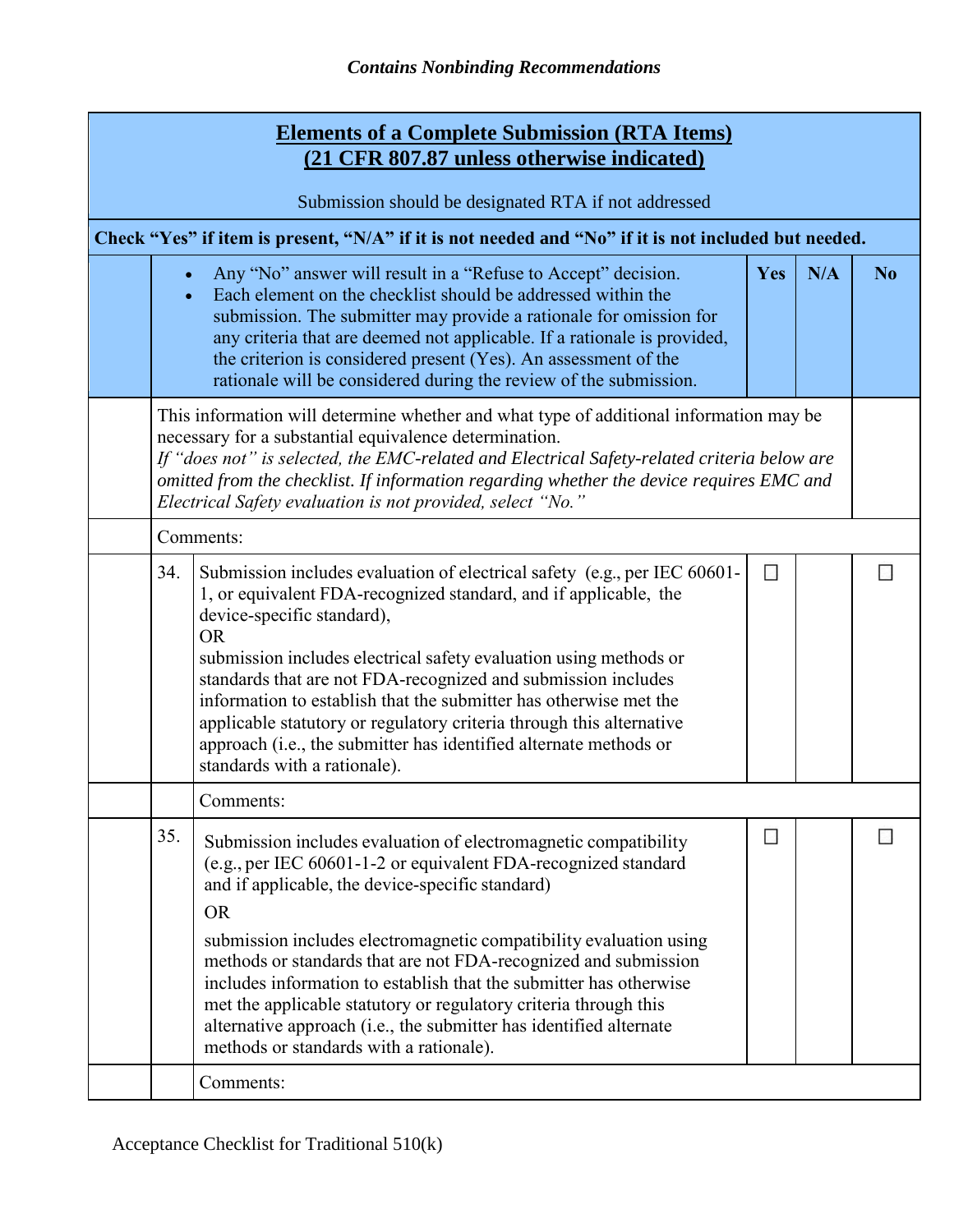|    | <b>Elements of a Complete Submission (RTA Items)</b><br>(21 CFR 807.87 unless otherwise indicated)                                                                                                                                                                                  |                    |                                                                                                                                                                                                                                                                                                                                                                                                                                                                                                                                                                                           |        |                             |                |  |  |  |  |
|----|-------------------------------------------------------------------------------------------------------------------------------------------------------------------------------------------------------------------------------------------------------------------------------------|--------------------|-------------------------------------------------------------------------------------------------------------------------------------------------------------------------------------------------------------------------------------------------------------------------------------------------------------------------------------------------------------------------------------------------------------------------------------------------------------------------------------------------------------------------------------------------------------------------------------------|--------|-----------------------------|----------------|--|--|--|--|
|    | Submission should be designated RTA if not addressed                                                                                                                                                                                                                                |                    |                                                                                                                                                                                                                                                                                                                                                                                                                                                                                                                                                                                           |        |                             |                |  |  |  |  |
|    |                                                                                                                                                                                                                                                                                     |                    | Check "Yes" if item is present, "N/A" if it is not needed and "No" if it is not included but needed.                                                                                                                                                                                                                                                                                                                                                                                                                                                                                      |        |                             |                |  |  |  |  |
|    | $\bullet$                                                                                                                                                                                                                                                                           |                    | Any "No" answer will result in a "Refuse to Accept" decision.<br>Each element on the checklist should be addressed within the<br>submission. The submitter may provide a rationale for omission for<br>any criteria that are deemed not applicable. If a rationale is provided,<br>the criterion is considered present (Yes). An assessment of the<br>rationale will be considered during the review of the submission.                                                                                                                                                                   | Yes    | N/A                         | N <sub>0</sub> |  |  |  |  |
| J. | <b>Performance Data - General</b><br>$\Box$<br>If in vitro diagnostic (IVD) device, select " $N/A$ ." The criteria in this section<br>will be omitted from the checklist if "N/A" is selected. Performance data<br>criteria relating to IVD devices will be addressed in Section K. |                    |                                                                                                                                                                                                                                                                                                                                                                                                                                                                                                                                                                                           |        |                             |                |  |  |  |  |
|    |                                                                                                                                                                                                                                                                                     | Comments:          |                                                                                                                                                                                                                                                                                                                                                                                                                                                                                                                                                                                           |        |                             |                |  |  |  |  |
|    | 36.                                                                                                                                                                                                                                                                                 |                    | Full test report is provided for each completed test. A full test report<br>includes: objective of the test, description of the test methods and<br>procedures, study endpoint(s), pre- defined pass/fail criteria, results<br>summary, conclusions, and an explanation of how the data generated<br>from the test supports a finding of substantial equivalence.<br>Full test reports provided for all completed tests/evaluations (e.g.,<br>bench evaluations, comparative performance tests, etc.). Select<br>" $N/A$ " if the submission does not include performance data.           | П      | $\mathcal{L}_{\mathcal{A}}$ | П              |  |  |  |  |
|    |                                                                                                                                                                                                                                                                                     | Comments:          |                                                                                                                                                                                                                                                                                                                                                                                                                                                                                                                                                                                           |        |                             |                |  |  |  |  |
|    | 37.                                                                                                                                                                                                                                                                                 | a.<br>requirement. | If there are requirements regarding performance data, such as<br>special controls, in a device-specific regulation that are applicable<br>to the device, the submission includes performance data to<br>establish that the submitter has followed the device-specific<br>Select "N/A" if there are no applicable requirements in a device-<br>specific regulation. Select "No" if the submission does not include<br>a rationale for any omitted information. Note that the adequacy of<br>how such requirements have been addressed should be assessed<br>during the substantive review. |        |                             |                |  |  |  |  |
|    |                                                                                                                                                                                                                                                                                     | b.                 | If there is a device-specific guidance, other than a special controls<br>guidance document, applicable to the device, the submission<br>includes performance data to establish that the submitter has<br>addressed the recommendations or otherwise has met the<br>applicable statutory or regulatory criteria through an alternative                                                                                                                                                                                                                                                     | $\Box$ | $\Box$                      | Н              |  |  |  |  |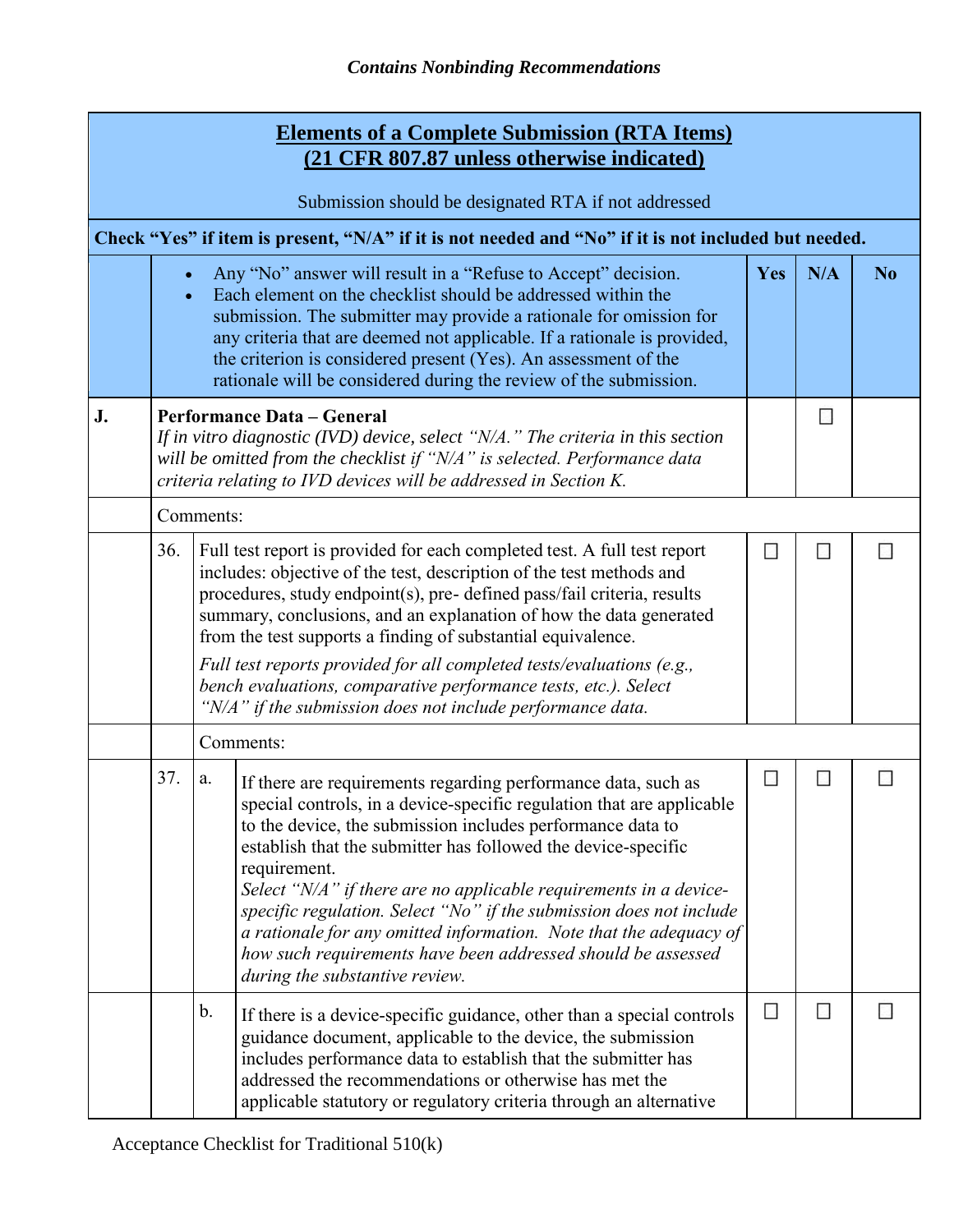|                                                                                                      | <b>Elements of a Complete Submission (RTA Items)</b><br>(21 CFR 807.87 unless otherwise indicated) |                                                                                                                                                                                                                                                                                                                                                                              |                                                                                                                                                                                                                                                                                                                                                                                                                                                                                                                                                                                                                                                                                                                                                                                                                                                                 |        |                             |                |  |  |
|------------------------------------------------------------------------------------------------------|----------------------------------------------------------------------------------------------------|------------------------------------------------------------------------------------------------------------------------------------------------------------------------------------------------------------------------------------------------------------------------------------------------------------------------------------------------------------------------------|-----------------------------------------------------------------------------------------------------------------------------------------------------------------------------------------------------------------------------------------------------------------------------------------------------------------------------------------------------------------------------------------------------------------------------------------------------------------------------------------------------------------------------------------------------------------------------------------------------------------------------------------------------------------------------------------------------------------------------------------------------------------------------------------------------------------------------------------------------------------|--------|-----------------------------|----------------|--|--|
| Submission should be designated RTA if not addressed                                                 |                                                                                                    |                                                                                                                                                                                                                                                                                                                                                                              |                                                                                                                                                                                                                                                                                                                                                                                                                                                                                                                                                                                                                                                                                                                                                                                                                                                                 |        |                             |                |  |  |
| Check "Yes" if item is present, "N/A" if it is not needed and "No" if it is not included but needed. |                                                                                                    |                                                                                                                                                                                                                                                                                                                                                                              |                                                                                                                                                                                                                                                                                                                                                                                                                                                                                                                                                                                                                                                                                                                                                                                                                                                                 |        |                             |                |  |  |
|                                                                                                      |                                                                                                    |                                                                                                                                                                                                                                                                                                                                                                              | Any "No" answer will result in a "Refuse to Accept" decision.<br>Each element on the checklist should be addressed within the<br>submission. The submitter may provide a rationale for omission for<br>any criteria that are deemed not applicable. If a rationale is provided,<br>the criterion is considered present (Yes). An assessment of the<br>rationale will be considered during the review of the submission.                                                                                                                                                                                                                                                                                                                                                                                                                                         | Yes    | N/A                         | N <sub>o</sub> |  |  |
|                                                                                                      |                                                                                                    |                                                                                                                                                                                                                                                                                                                                                                              | approach.<br>Select "N/A" if there is no applicable device-specific guidance.<br>Select "No" if the submission does not include a rationale for any<br>omitted information or any alternative approach as outlined<br>above. Note that the adequacy of how recommendations in a<br>device-specific guidance have been addressed should be assessed<br>during the substantive review.                                                                                                                                                                                                                                                                                                                                                                                                                                                                            |        |                             |                |  |  |
|                                                                                                      |                                                                                                    | $\mathbf{c}$ .                                                                                                                                                                                                                                                                                                                                                               | If there is a special controls document applicable to the device,<br>the submission includes performance data to establish that the<br>submitter has complied with the particular mitigation measures<br>set forth in the special controls document or uses alternative<br>mitigation measures but provides a rationale to demonstrate that<br>those alternative measures identified by the firm will provide at<br>least an equivalent assurance of safety and effectiveness.<br>Select "N/A" if there is no applicable special controls document.<br>Select "No" if the submission does not include a rationale for any<br>omitted information or any alternative approach as outlined<br>above. Note that the adequacy of how mitigation measures in a<br>special controls document have been addressed should be<br>assessed during the substantive review. | $\Box$ | $\mathcal{L}_{\mathcal{A}}$ |                |  |  |
|                                                                                                      |                                                                                                    |                                                                                                                                                                                                                                                                                                                                                                              | Comments:                                                                                                                                                                                                                                                                                                                                                                                                                                                                                                                                                                                                                                                                                                                                                                                                                                                       |        |                             |                |  |  |
|                                                                                                      | 38.                                                                                                | П<br>If literature is referenced in the submission, submission includes:<br>Select "N/A" if the submission does not reference literature. Note that<br>the applicability of the referenced article to support a substantial<br>equivalence finding should be assessed during the substantive review;<br>only the presence of a discussion is required to support acceptance. |                                                                                                                                                                                                                                                                                                                                                                                                                                                                                                                                                                                                                                                                                                                                                                                                                                                                 |        |                             |                |  |  |
|                                                                                                      |                                                                                                    | a.                                                                                                                                                                                                                                                                                                                                                                           | Legible reprints or a summary of each article                                                                                                                                                                                                                                                                                                                                                                                                                                                                                                                                                                                                                                                                                                                                                                                                                   | $\sim$ |                             |                |  |  |
|                                                                                                      |                                                                                                    | b.                                                                                                                                                                                                                                                                                                                                                                           | Discussion of how each article is applicable to support the                                                                                                                                                                                                                                                                                                                                                                                                                                                                                                                                                                                                                                                                                                                                                                                                     |        |                             |                |  |  |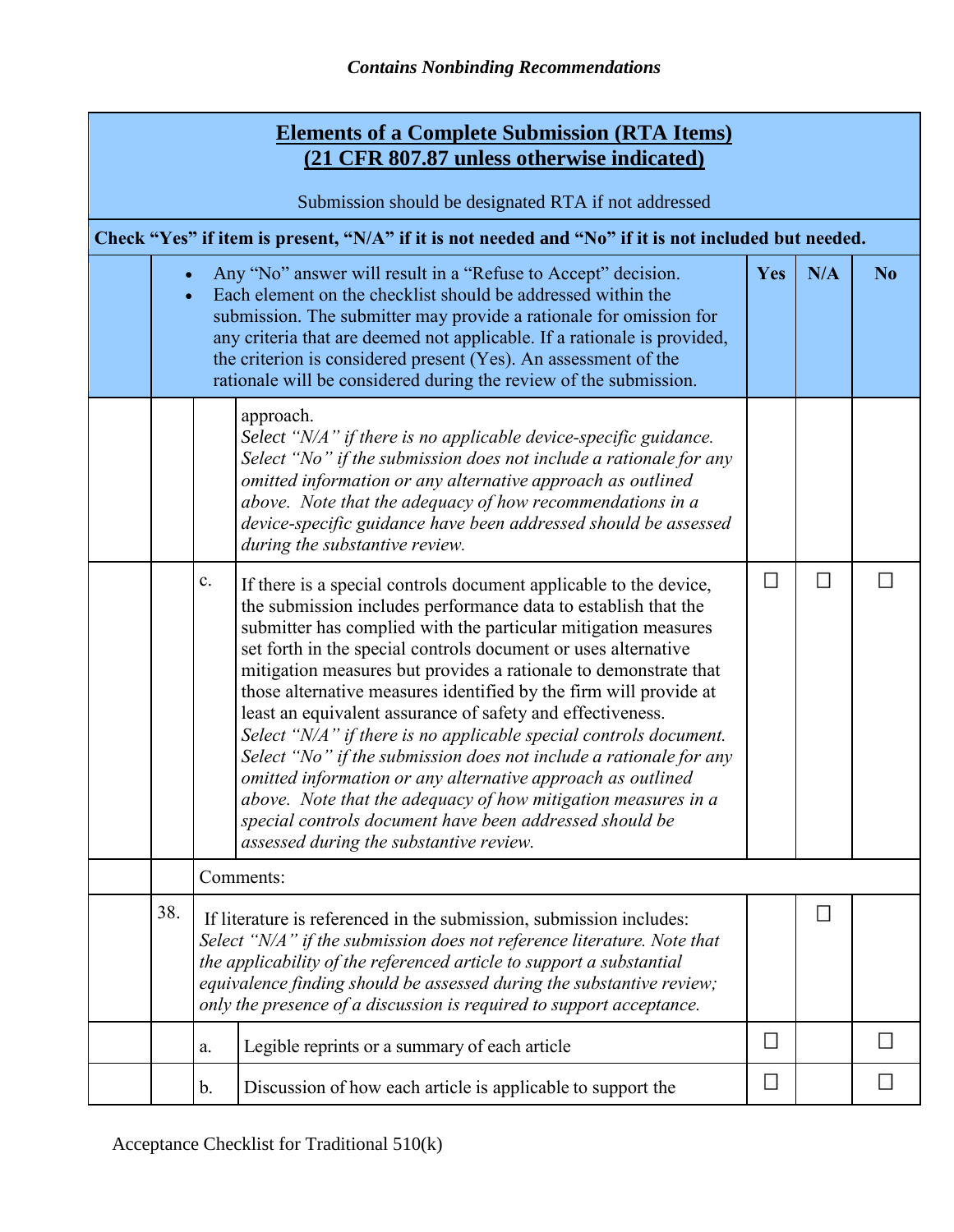| <b>Elements of a Complete Submission (RTA Items)</b><br>(21 CFR 807.87 unless otherwise indicated)   |                                                                                                                                                                                                                                                                                                                                                                                                                                             |                                                                                                                                                                                                                                                |                                                                                                                                                                                                                                                                                                                                                                                                        |                             |        |                |  |  |
|------------------------------------------------------------------------------------------------------|---------------------------------------------------------------------------------------------------------------------------------------------------------------------------------------------------------------------------------------------------------------------------------------------------------------------------------------------------------------------------------------------------------------------------------------------|------------------------------------------------------------------------------------------------------------------------------------------------------------------------------------------------------------------------------------------------|--------------------------------------------------------------------------------------------------------------------------------------------------------------------------------------------------------------------------------------------------------------------------------------------------------------------------------------------------------------------------------------------------------|-----------------------------|--------|----------------|--|--|
| Submission should be designated RTA if not addressed                                                 |                                                                                                                                                                                                                                                                                                                                                                                                                                             |                                                                                                                                                                                                                                                |                                                                                                                                                                                                                                                                                                                                                                                                        |                             |        |                |  |  |
| Check "Yes" if item is present, "N/A" if it is not needed and "No" if it is not included but needed. |                                                                                                                                                                                                                                                                                                                                                                                                                                             |                                                                                                                                                                                                                                                |                                                                                                                                                                                                                                                                                                                                                                                                        |                             |        |                |  |  |
|                                                                                                      | Any "No" answer will result in a "Refuse to Accept" decision.<br>Yes<br>Each element on the checklist should be addressed within the<br>$\bullet$<br>submission. The submitter may provide a rationale for omission for<br>any criteria that are deemed not applicable. If a rationale is provided,<br>the criterion is considered present (Yes). An assessment of the<br>rationale will be considered during the review of the submission. |                                                                                                                                                                                                                                                |                                                                                                                                                                                                                                                                                                                                                                                                        |                             |        | N <sub>0</sub> |  |  |
|                                                                                                      |                                                                                                                                                                                                                                                                                                                                                                                                                                             |                                                                                                                                                                                                                                                | substantial equivalence of the subject device to the predicate.                                                                                                                                                                                                                                                                                                                                        |                             |        |                |  |  |
|                                                                                                      |                                                                                                                                                                                                                                                                                                                                                                                                                                             |                                                                                                                                                                                                                                                | Comments:                                                                                                                                                                                                                                                                                                                                                                                              |                             |        |                |  |  |
|                                                                                                      | 39.                                                                                                                                                                                                                                                                                                                                                                                                                                         | For each completed nonclinical (i.e., animal) study conducted,<br>Select "N/A" if no animal study was conducted. Note that this section<br>does not address biocompatibility evaluations, which are assessed in<br>Section G of the checklist, |                                                                                                                                                                                                                                                                                                                                                                                                        |                             | $\Box$ |                |  |  |
|                                                                                                      |                                                                                                                                                                                                                                                                                                                                                                                                                                             | a.                                                                                                                                                                                                                                             | Submission includes a study protocol which includes all elements<br>as outlined in 21 CFR 58.120                                                                                                                                                                                                                                                                                                       | $\mathcal{L}_{\mathcal{A}}$ |        | ◘              |  |  |
|                                                                                                      |                                                                                                                                                                                                                                                                                                                                                                                                                                             | b.                                                                                                                                                                                                                                             | Submission includes final study report which includes all elements<br>outlined in 21 CFR 58.185                                                                                                                                                                                                                                                                                                        | $\mathcal{L}_{\mathcal{A}}$ |        | П              |  |  |
|                                                                                                      |                                                                                                                                                                                                                                                                                                                                                                                                                                             | $\mathbf{c}$ .                                                                                                                                                                                                                                 | Submission contains a statement that the study was conducted in<br>compliance with applicable requirements in the GLP regulation<br>(21 CFR Part 58), or, if the study was not conducted in<br>compliance with the GLP regulation, the submission explains<br>why the noncompliance would not impact the validity of the<br>study data provided to support a substantial equivalence<br>determination. | $\mathcal{L}_{\mathcal{A}}$ |        | П              |  |  |
|                                                                                                      |                                                                                                                                                                                                                                                                                                                                                                                                                                             | Comments:                                                                                                                                                                                                                                      |                                                                                                                                                                                                                                                                                                                                                                                                        |                             |        |                |  |  |
| K.                                                                                                   |                                                                                                                                                                                                                                                                                                                                                                                                                                             | Performance Characteristics – In Vitro Diagnostic Devices Only (see also<br>21 CFR 809.10(b)(12))                                                                                                                                              |                                                                                                                                                                                                                                                                                                                                                                                                        |                             |        |                |  |  |
|                                                                                                      | Submission indicates that device: (one of the below must be checked)<br>$\square$ is<br>$\square$ is not<br>an in vitro diagnostic device (IVD).<br>If "is not" is selected, the performance data-related criteria below are omitted from the checklist.<br>Comments:                                                                                                                                                                       |                                                                                                                                                                                                                                                |                                                                                                                                                                                                                                                                                                                                                                                                        |                             |        |                |  |  |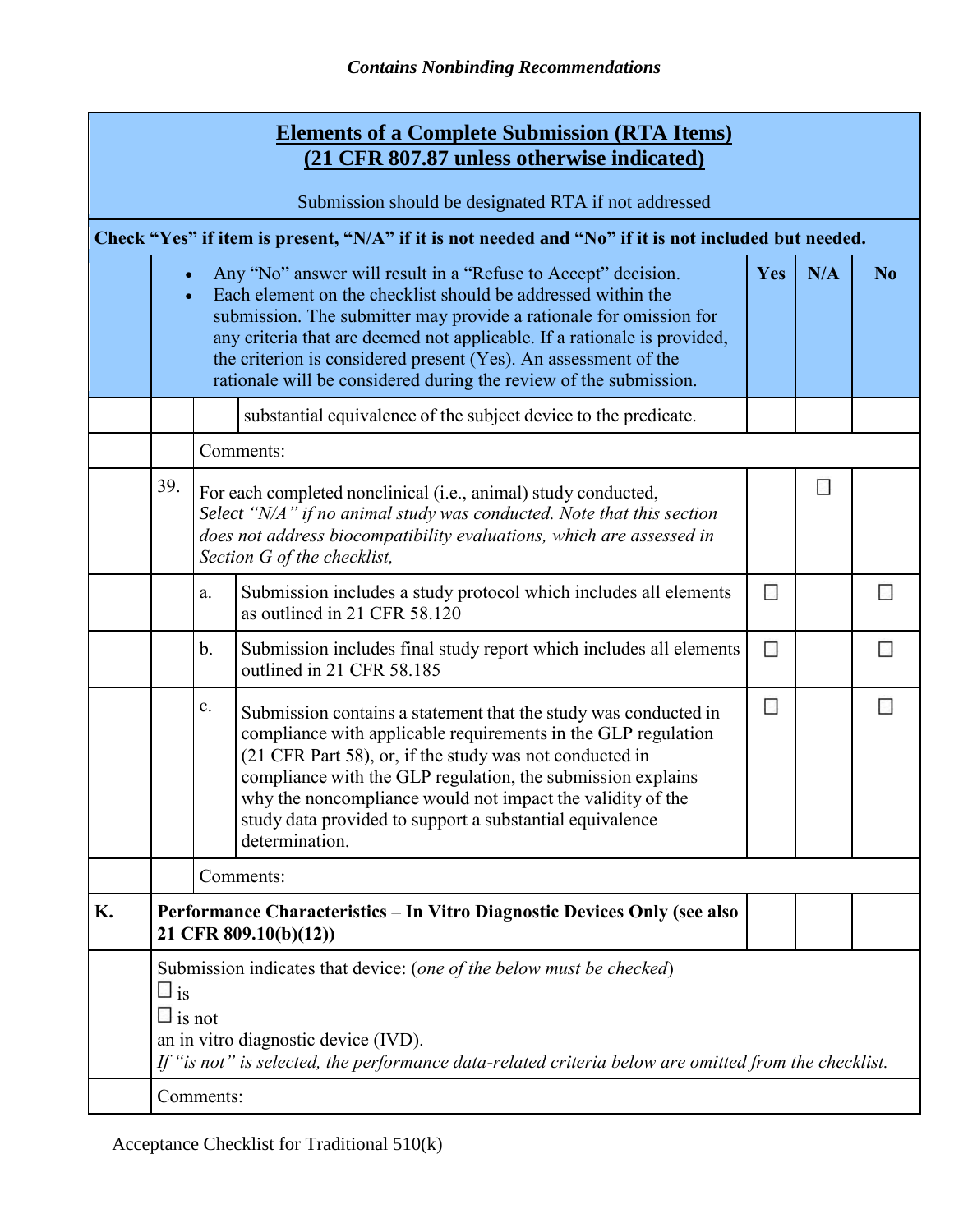| <b>Elements of a Complete Submission (RTA Items)</b><br>(21 CFR 807.87 unless otherwise indicated)   |                                                                                                                                                                                                                                                                                                                                                                                                                         |                                                                                                                                                               |                                                                                                                                                                                                                                                                                                                                                                                                                                                                                                                                                                                                           |        |                             |                |  |
|------------------------------------------------------------------------------------------------------|-------------------------------------------------------------------------------------------------------------------------------------------------------------------------------------------------------------------------------------------------------------------------------------------------------------------------------------------------------------------------------------------------------------------------|---------------------------------------------------------------------------------------------------------------------------------------------------------------|-----------------------------------------------------------------------------------------------------------------------------------------------------------------------------------------------------------------------------------------------------------------------------------------------------------------------------------------------------------------------------------------------------------------------------------------------------------------------------------------------------------------------------------------------------------------------------------------------------------|--------|-----------------------------|----------------|--|
| Submission should be designated RTA if not addressed                                                 |                                                                                                                                                                                                                                                                                                                                                                                                                         |                                                                                                                                                               |                                                                                                                                                                                                                                                                                                                                                                                                                                                                                                                                                                                                           |        |                             |                |  |
| Check "Yes" if item is present, "N/A" if it is not needed and "No" if it is not included but needed. |                                                                                                                                                                                                                                                                                                                                                                                                                         |                                                                                                                                                               |                                                                                                                                                                                                                                                                                                                                                                                                                                                                                                                                                                                                           |        |                             |                |  |
|                                                                                                      | Any "No" answer will result in a "Refuse to Accept" decision.<br>Each element on the checklist should be addressed within the<br>submission. The submitter may provide a rationale for omission for<br>any criteria that are deemed not applicable. If a rationale is provided,<br>the criterion is considered present (Yes). An assessment of the<br>rationale will be considered during the review of the submission. |                                                                                                                                                               |                                                                                                                                                                                                                                                                                                                                                                                                                                                                                                                                                                                                           |        | N/A                         | N <sub>o</sub> |  |
|                                                                                                      | 40.                                                                                                                                                                                                                                                                                                                                                                                                                     | Submission includes the following studies, as appropriate for the device<br>type, including associated protocol descriptions, study results and line<br>data: |                                                                                                                                                                                                                                                                                                                                                                                                                                                                                                                                                                                                           |        |                             |                |  |
|                                                                                                      |                                                                                                                                                                                                                                                                                                                                                                                                                         | a.                                                                                                                                                            | Precision/reproducibility                                                                                                                                                                                                                                                                                                                                                                                                                                                                                                                                                                                 | $\Box$ | $\mathcal{L}$               | $\Box$         |  |
|                                                                                                      |                                                                                                                                                                                                                                                                                                                                                                                                                         | $\mathbf b$ .                                                                                                                                                 | Accuracy (includes as appropriate linearity; calibrator or assay<br>traceability; calibrator and/or assay stability protocol and<br>acceptance criteria; assay cut-off; method comparison or<br>comparison to clinical outcome; matrix comparison; and clinical<br>reference range or cutoff.                                                                                                                                                                                                                                                                                                             | П      | П                           |                |  |
|                                                                                                      |                                                                                                                                                                                                                                                                                                                                                                                                                         | c.                                                                                                                                                            | Sensitivity (detection limits, LoB, LoD, LoQ where relevant for<br>the device type).                                                                                                                                                                                                                                                                                                                                                                                                                                                                                                                      | $\Box$ | $\Box$                      |                |  |
|                                                                                                      |                                                                                                                                                                                                                                                                                                                                                                                                                         | $\mathbf{d}$ .<br>Analytical specificity                                                                                                                      |                                                                                                                                                                                                                                                                                                                                                                                                                                                                                                                                                                                                           | ◘      | $\mathcal{L}_{\mathcal{A}}$ | П              |  |
|                                                                                                      |                                                                                                                                                                                                                                                                                                                                                                                                                         | Comments:                                                                                                                                                     |                                                                                                                                                                                                                                                                                                                                                                                                                                                                                                                                                                                                           |        |                             |                |  |
|                                                                                                      | 41.                                                                                                                                                                                                                                                                                                                                                                                                                     | a.                                                                                                                                                            | If there are requirements regarding performance data, such as<br>special controls, in a device-specific regulation that are applicable<br>to the device, the submission includes performance data to<br>establish that the submitter has followed the device-specific<br>requirement.<br>Select "N/A" if there are no applicable requirements in a device-<br>specific regulation. Select "No" if the submission does not include<br>a rationale for any omitted information. Note that the adequacy of<br>how such requirements have been addressed should be assessed<br>during the substantive review. | B      | н                           |                |  |
|                                                                                                      |                                                                                                                                                                                                                                                                                                                                                                                                                         | $\mathbf b$ .                                                                                                                                                 | If there is a device-specific guidance, other than a special controls<br>guidance document, applicable to the device, the submission<br>includes performance data to establish that the submitter has<br>addressed the recommendations or otherwise has met the                                                                                                                                                                                                                                                                                                                                           | $\Box$ | ◘                           |                |  |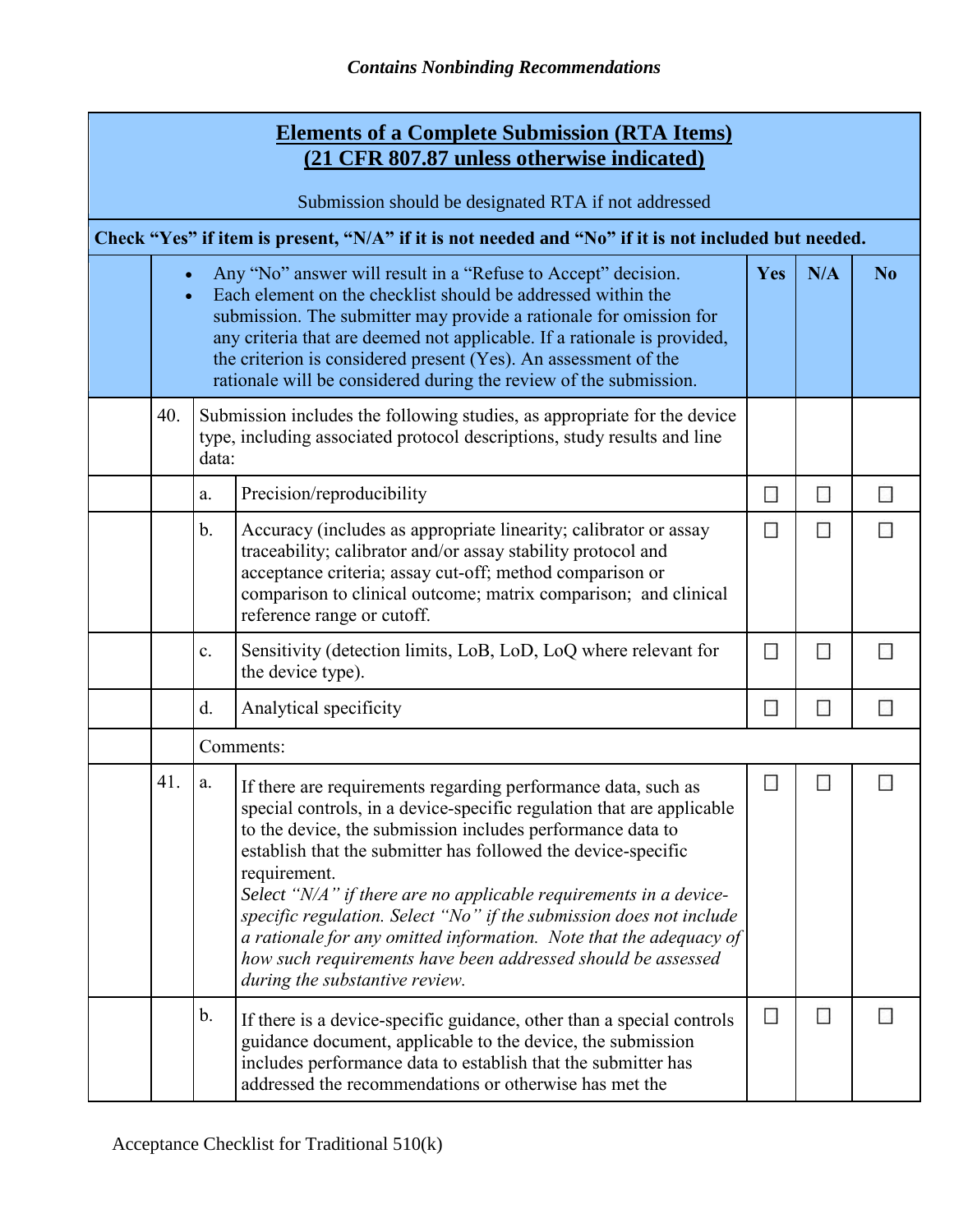| <b>Elements of a Complete Submission (RTA Items)</b><br>(21 CFR 807.87 unless otherwise indicated)   |                                                                                                                                                                                                                                                                                                                                                                                                                         |                                                                                                                                                                                                                                                                                                                                                                                                                                                                                                                                                                                                                                                                                                                                                                                                                                                                 |   |     |    |  |  |
|------------------------------------------------------------------------------------------------------|-------------------------------------------------------------------------------------------------------------------------------------------------------------------------------------------------------------------------------------------------------------------------------------------------------------------------------------------------------------------------------------------------------------------------|-----------------------------------------------------------------------------------------------------------------------------------------------------------------------------------------------------------------------------------------------------------------------------------------------------------------------------------------------------------------------------------------------------------------------------------------------------------------------------------------------------------------------------------------------------------------------------------------------------------------------------------------------------------------------------------------------------------------------------------------------------------------------------------------------------------------------------------------------------------------|---|-----|----|--|--|
| Submission should be designated RTA if not addressed                                                 |                                                                                                                                                                                                                                                                                                                                                                                                                         |                                                                                                                                                                                                                                                                                                                                                                                                                                                                                                                                                                                                                                                                                                                                                                                                                                                                 |   |     |    |  |  |
| Check "Yes" if item is present, "N/A" if it is not needed and "No" if it is not included but needed. |                                                                                                                                                                                                                                                                                                                                                                                                                         |                                                                                                                                                                                                                                                                                                                                                                                                                                                                                                                                                                                                                                                                                                                                                                                                                                                                 |   |     |    |  |  |
|                                                                                                      | Any "No" answer will result in a "Refuse to Accept" decision.<br>Each element on the checklist should be addressed within the<br>submission. The submitter may provide a rationale for omission for<br>any criteria that are deemed not applicable. If a rationale is provided,<br>the criterion is considered present (Yes). An assessment of the<br>rationale will be considered during the review of the submission. |                                                                                                                                                                                                                                                                                                                                                                                                                                                                                                                                                                                                                                                                                                                                                                                                                                                                 |   | N/A | No |  |  |
|                                                                                                      |                                                                                                                                                                                                                                                                                                                                                                                                                         | applicable statutory or regulatory criteria through an alternative<br>approach.<br>Select "N/A" if there is no applicable device-specific guidance.<br>Select "No" if the submission does not include a rationale for any<br>omitted information or any alternative approach as outlined<br>above. Note that the adequacy of how recommendations in a<br>device-specific guidance have been addressed should be assessed<br>during the substantive review.                                                                                                                                                                                                                                                                                                                                                                                                      |   |     |    |  |  |
|                                                                                                      | c.                                                                                                                                                                                                                                                                                                                                                                                                                      | If there is a special controls document applicable to the device,<br>the submission includes performance data to establish that the<br>submitter has complied with the particular mitigation measures<br>set forth in the special controls document or uses alternative<br>mitigation measures but provides a rationale to demonstrate that<br>those alternative measures identified by the firm will provide at<br>least an equivalent assurance of safety and effectiveness.<br>Select "N/A" if there is no applicable special controls document.<br>Select "No" if the submission does not include a rationale for any<br>omitted information or any alternative approach as outlined<br>above. Note that the adequacy of how mitigation measures in a<br>special controls document have been addressed should be<br>assessed during the substantive review. | П | П   | ы  |  |  |
|                                                                                                      | Comments:                                                                                                                                                                                                                                                                                                                                                                                                               |                                                                                                                                                                                                                                                                                                                                                                                                                                                                                                                                                                                                                                                                                                                                                                                                                                                                 |   |     |    |  |  |